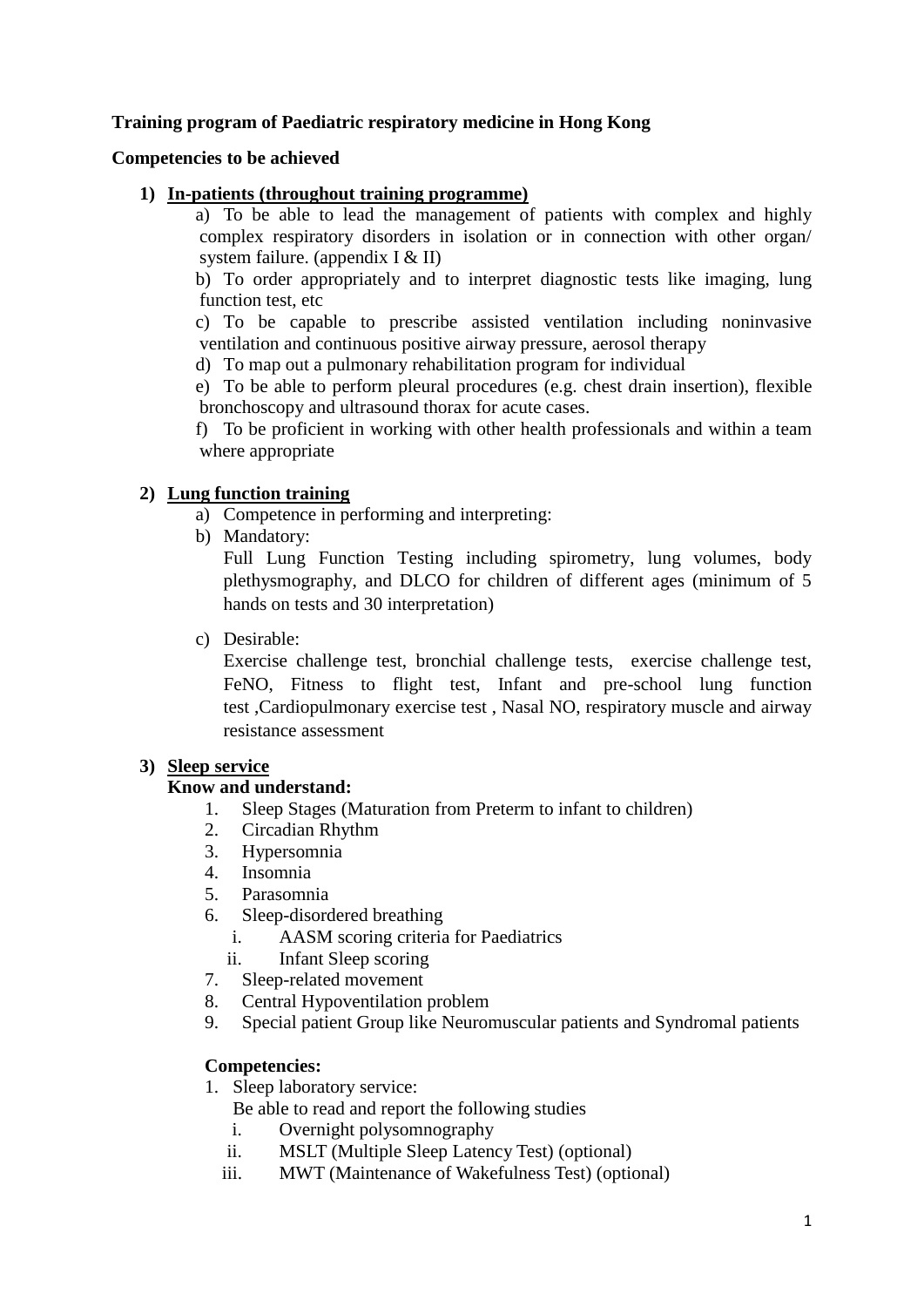- iv. Actigraphy (optional)
- 2. Sleep clinics

Able to take a sleep history and manage clinical problems like

- i. OSAS
- ii. Central Apnoea Syndrome
- iii. Alveolar Hypoventilation
- iv. Circadian Rhythm problem, parasomnias, narcolepsy (optional)
- 3. Be able to order a NIV titration plan and interpret the results
- 4. Have experience of a multidisciplinary clinic with other specialist such as
	- i. Dentist
	- ii. Orthodontist
	- iii. ENT surgeon
	- iv. Maxillofacial surgeon

# **4) Paediatric Respiratory Medicine Training: PICU Module (minimum 3 months, total PICU and NICU exposure not exceed 9 months)**

# **Upper airway management**

- Diagnosis, assessment and management of acute epiglottitis, severe croup, tracheitis
- Assess and manage upper airway obstruction in ICU, diseases categories include: congenital malformations, infection related conditions, trauma and accident relate conditions
- Use of nasopharyngeal tube, oropharyngeal tube, laryngeal mask

# **Respiratory diseases management in PICU**

- Congenital malformations affecting pulmonary functions
- Infection/inflammation related parenchymal lung conditions: severe pneumonia, pneumonitis, lung abscesses, interstitial lung diseases, bronchiectasis and empyema
- Acute Respiratory Distress Syndrome
- Acute and chronic respiratory failure
- Chronic lung diseases (Bronchopulmonary dysplasia)
- Status asthmaticus and severe bronchiolitis; and other severe obstructive lung disease
- Care and management of children with acute and chronic tracheostomy
- Management of primary and secondary pulmonary hypertension
- Respiratory and ventilatory care of those children with critical cardiac conditions
- Peri-operative respiratory care and assessment of cardiothoracic surgical children
- Respiratory and ventilatory care of children with neuromuscular disorder: acute respiratory exacerbations, peri-operative respiratory care, longer term respiratory management
- Peri-operative care of those children with skeletal condition that cause restrictive lung condition and initiation of longer term respiratory intervention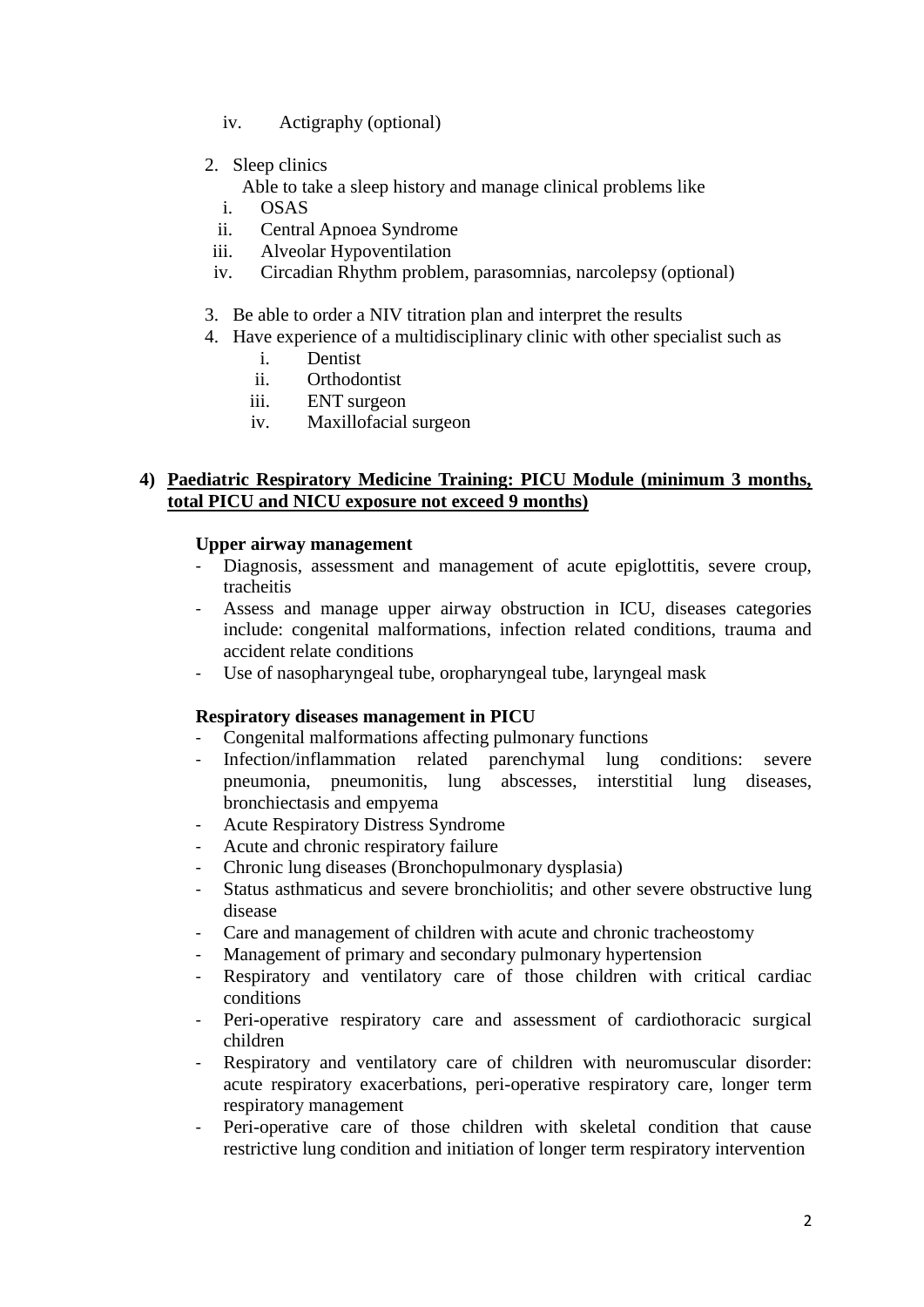- Management of those critical pulmonary complications of those children with haematological or oncological conditions
- Management of those critical pulmonary complications of those children with immunodeficiency

# **Practise and knowledge on different modes of assisted ventilation**

- Use of different modes of invasive mechanical ventilation
- Use of different non-invasive ventilatory support and different choices of interface
- Assess the need to initiate ventilator support
- Assess the criteria of extubation and post-extubation support
- Understanding and application of the assessment of lung mechanics in mechanical ventilation

# **Respiratory medicine related procedures in PICU**

- Endotracheal intubation
- Flexible bronchoscopy: diagnostic and therapeutic
- Ultrasound assessment of pneumothorax, pleural effusion
- Chest tapping and chest drain insertion
- Care and assessment of tracheostomy, change of tracheostomy tube

# **Optional modules in PICU exposure**

- Management of children on Extracorporeal Membrane Oxygenation (Venovenous and Vento-arterial)
- Post-operative care of child with lung transplantation

# **Paediatric Respiratory Medicine Training: NICU Module (maximum3 months, total PICU and NICU exposure not exceed 9 months)**

### **Management of acute respiratory condition in newborn and prematurity**

- Respiratory distress syndrome
- Transient tachypnoea of newborn
- Pneumothorax and pleural effusions
- Congenital malformations causing airway obstruction: glossoptosis, cystic hygroma, vallecular cyst, vascular ring
- Upper airway obstruction in newborn: laryngomalacia, vocal cord palsy, haemangioma, subglottic stenosis an tracheal stenosis
- Congenital malformations affecting pulmonary function: congenital diaphragmic hernia, trachea-oesophageal fistula, congenital cystic adenomatoid malformation (congenital pulmonary airway malformation) and congenital lobar emphysema
- Meconium aspiration pneumonia and pulmonary hypertension
- Persistent pulmonary hypertension of newborn
- Congenital cardiac disease that affect pulmonary condition
- Acute respiratory failure related to infection, acute abdomen, neurological or metabolic conditions
- Peri-operative respiratory care of babies with surgical conditions
- Apnoea and hypoventilation syndromes

### **Knowledge and management of chronic lung disease**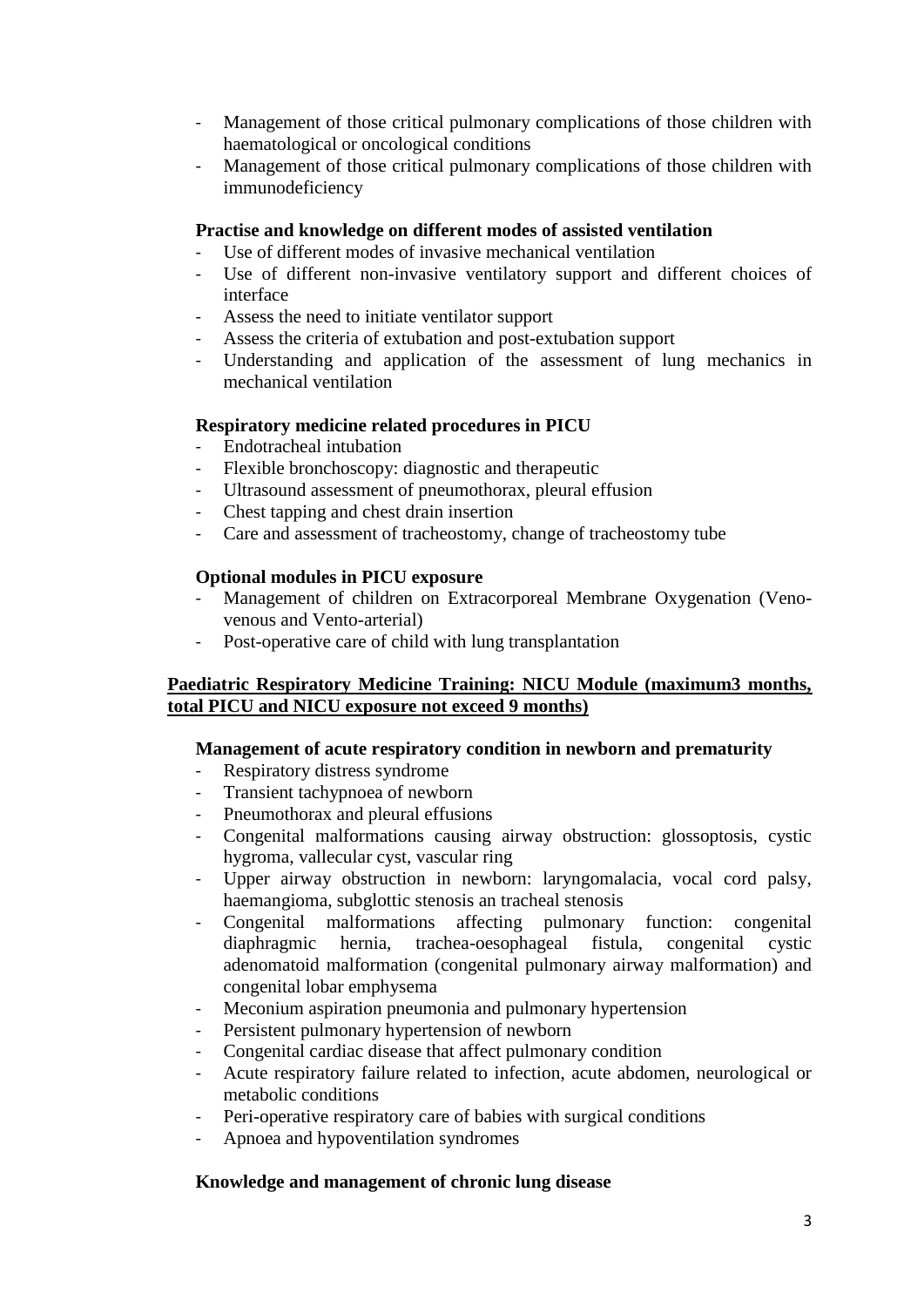- Prevention of chronic lung disease
- Treatment of chronic lung disease
- Discharge planning: nutrition support, assessment and use of home oxygen therapy

### **Practise and knowledge on various ventilatory care in NICU**

- Use of humidified heated high flow oxygen
- Use of non-invasive ventilation: CPAP, BiPAP
- Invasive mechanical ventilation
- High frequency ventilation
- Inhalational nitric oxide
- Different mode of synchronized assisted ventilation

# **Respiratory medicine related procedures in NICU**

- Endotracheal intubation
- Direct laryngoscopy examination
- Chest tapping and chest drain insertion

# **5) Airway endoscopy (to be done throughout training)**

This endoscopy training programme encompasses important skills and knowledge on various modalities of endoscopic assessment commonly used in PRM, namely, drug induced sleep endoscopy (DISE) and flexible bronchoscopy and flexible endoscopic examination of swallowing (FEES)

### **Training objectives:**

- a) To understand the indications, contraindications and potential complications of the above procedures and be able to obtain informed consent properly.
- b) To understand normal and abnormal anatomy of paediatric upper airway.
- c) To understand and operate relevant equipments.
- d) To be familiar with pre-procedural patient assessment including, but not limited to, an assessment of clinical lab values, procedural risk factors, medication allergies, sedation and anaesthetic risks, and all other clinical factors relevant to the procedure.
- e) To be able to administer sedation and local anaesthesia as necessary for the clinical situation in order to perform the procedure safely and to obtain useful information for diagnosis, assessment and treatment, and to organize a clinical team to perform the procedure safely and at a level appropriate for the clinical situation.
- f) To be able to perform intra-procedural patient management, including assessment of vital signs, airway, mental status, intravenous access, and any other relevant observations or investigation to assure patient safety and well-being.
- g) To be able to perform the procedures and interpret the visualized images and abnormalities independently.
- h) To understand and perform post-procedural patient management, including assessment for complications, diagnosis and treatment of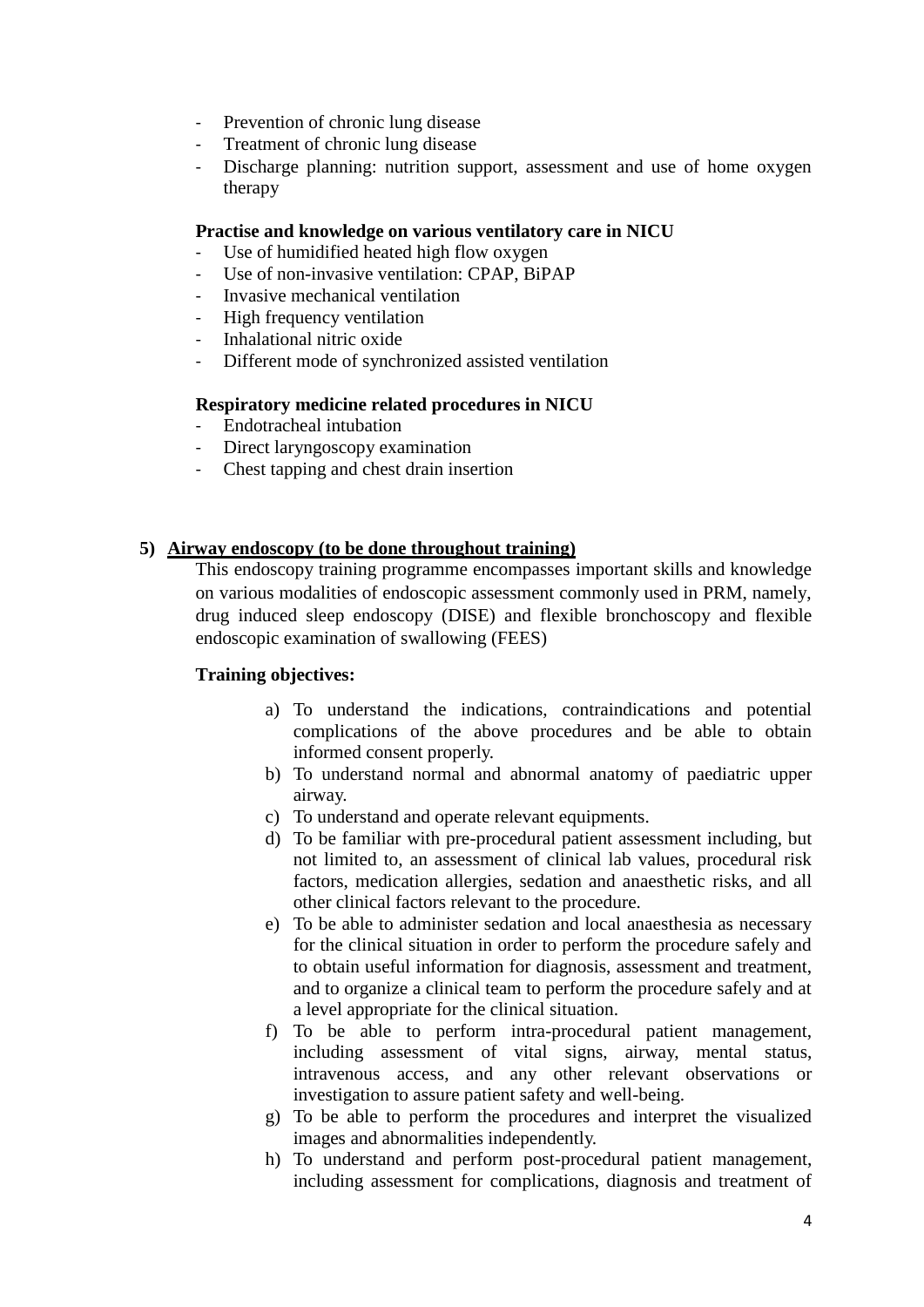complications, confirming and reporting results of the procedure and further discussion with the relevant specialists on management plans.

i) To be able to collaborate with speech therapists, occupational therapists, dietitians, and other related medical professionals in performing and interpreting FEES.

# **Training structure:**

- a) Trainees will be supervised by various PRM trainers throughout the whole training programme to meet the above training objectives.
- b) Trainees are expected to undergo simulator training before performing the procedure on patients. After an assessment on basic knowledge and skills, trainees will be allowed to perform procedures on patients under supervision. The trainee would be expected to have assisted in 30 endoscopies and performed at least 15 procedures under supervision, including Flexible endoscopic evaluation of swallowing (FEES) and drug-induced sleep endoscopy (DISE).
- c) Desirable but not essential procedures include the following: BAL, brush biopsy, endo-bronchial biopsy, and bronchoscopic intubation.
- d) Adequate documentation of cases done is expected.
- e) Regular video review should be held as education sessions for experience sharing.

# **6) Ambulatory service (throughout training) Competencies**

- a) Able to conduct a patient-centred clinic history and examination
- b) Able to select appropriate investigations, interpret and apply results to reach diagnosis and monitor progress
- c) Able to select appropriate inhalation device for drug delivery
- d) Able to support children with chronic respiratory failure.
- e) Practical experience of long-term ventilator support in children, including the choice and set up of equipment, and follow-up and troubleshooting.
- f) Practical experience in the prescription, initiation, and supervision of children who require home oxygen therapy.
- g) Able to communicate effectively to referring sources and patients
- h) Able to write clear, concise medical notes and prescription
- i) Able to lead an inter-disciplinary team to manage complex cases with multiple needs
- j) Demonstrate knowledge of resource constraints and appropriate utilization of resources
- k) Be able to carry out health education and promotion
- l) For example: Asthma education, smoking cessation

# **Clinical Exposure**

a) The trainee should be undertaking regular paediatric respiratory clinics during training, seeing both new and follow-up patients and discussing them with the trainer. During training they should be exposed to and gain competence in the out-patient management of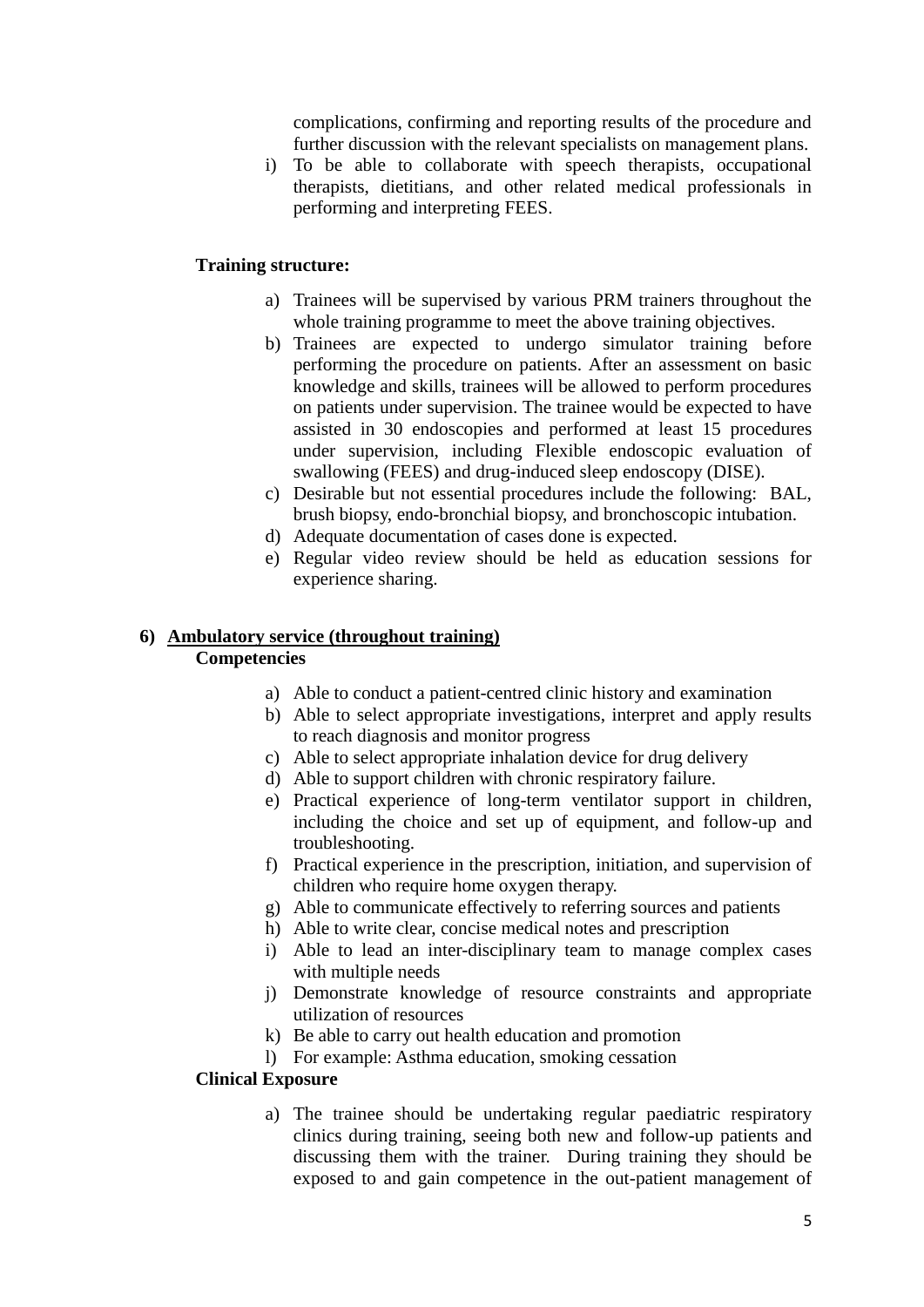various diseases. (appendix I)

b) Expose to and desirably lead a transition clinic and multidisciplinary clinic during the training.

# **7) Out-Reached service (desirable)**

Able to conduct visit to home of children with highly complex respiratory diseases

- a) Able to conduct an inter-disciplinary home visit in a structured and organized manner with specific target achieved
- b) For example: Assessment of home environment, equipment installation, transportation availability and carer's ability to attend medical need before discharging a SMA patient or patient requiring home ventilation etc.
- c) Able to help with the patients' self-help groups

# **8) Research and audit**

# **Training structure:**

- Trainees will be mentored by a designated PRM trainer at the beginning of his/her training in PRM to work on a research project.
- The research project chosen by the trainee must be relevant to PRM.
- Throughout the training, the trainees are expected to present progress update at regular intervals.
- Trainees are encouraged to present their research findings at local and or international conferences.
- Trainees are also expected to learn and gain knowledge in different research methodologies.

# Audit

 Trainees are expected to demonstrate active involvement in clinical audit cycles.

# Teaching

Demonstrate a good aptitude in teaching at various levels and settings

# Appendix I

Clinical conditions in PRM, including but not confined to

- Allergy
- Asthma and pre-school wheeze
- Environmental factors from air pollution to smoking on the developing lungs and the family.
- Respiratory infection with or without complications, e.g. Acute bronchiolitis, Mycoplasma infection etc.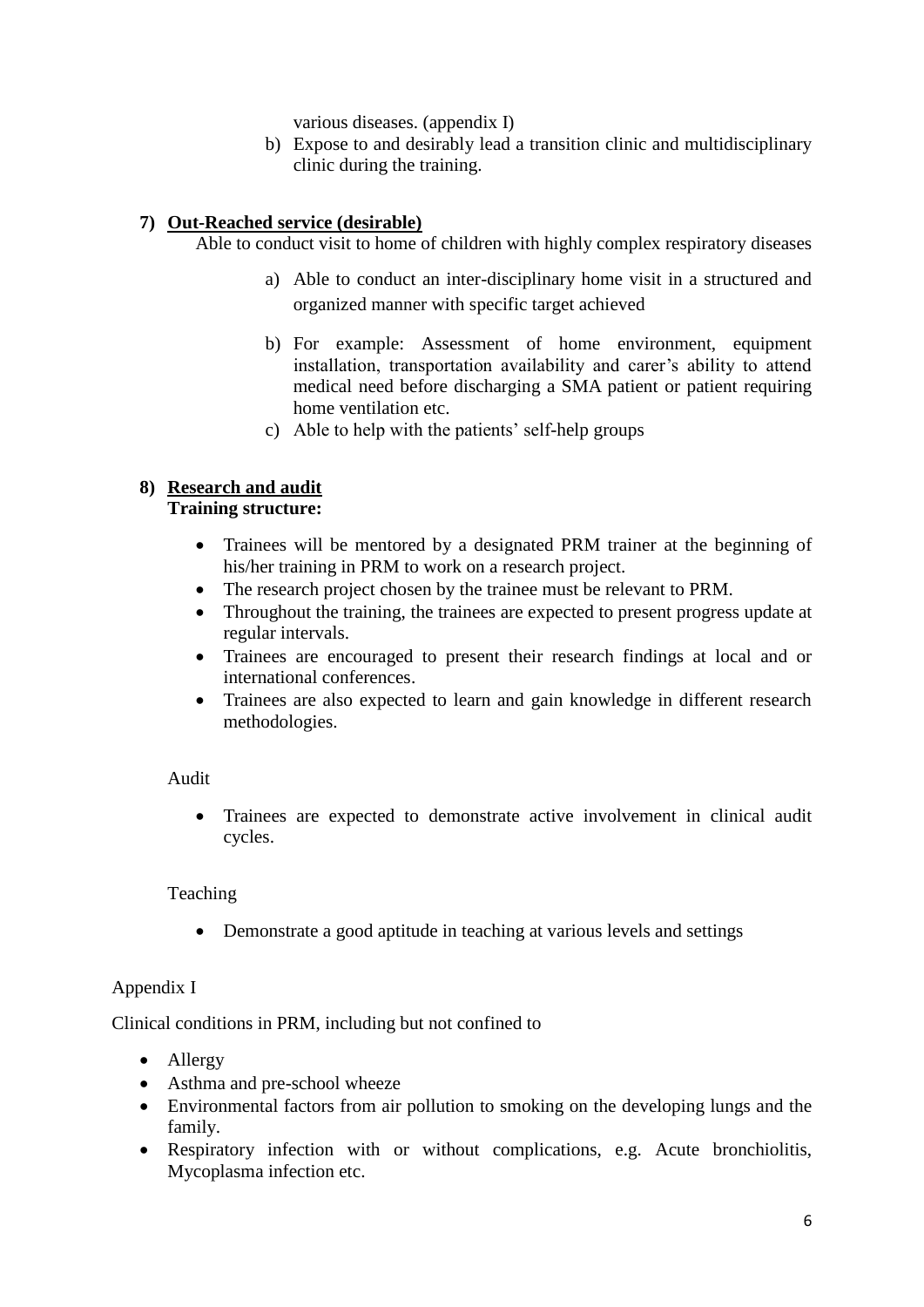- Mycobacterial and non-Mycobacterial infections with focus on pulmonary tuberculosis, TB pleural effusion, TB lymph node and latent TB infection
- Acute and chronic respiratory failure
- Sudden infant death syndrome and apparent life-threatening events
- Pulmonary complications on the intensive care unit, e.g. Acute respiratory distress syndrome, ventilator acquired pneumonia (VAP) etc.
- Near-Drowning
- Congenital lung malformation
- Chronic lung disease of prematurity
- Foreign body aspiration and chronic aspiration syndrome
- Gastro-oesophageal Reflux related Lung Disease
- Children with complex disability
- Chronic suppurative lung disease, e.g. Cystic fibrosis, bronchiectasis, lung abscess etc.
- Respiratory manifestation of systemic lung disease
- Immunocompromised chest problems
- Eosinophilic lung diseases and hypersensitivity pneumonitis
- Pulmonary vascular disease
- Cor pulmonale and pulmonary complication of cardiac diseases
- Restrictive lung diseases, e.g. Neuromuscular diseases, chest wall deformity etc.
- Sleep disordered breathing
- Other sleep disorders, e.g. Behavioral sleep problem, parasomnias etc.
- Behavioral aspects of respiratory lung disease, e.g. hyperventilation syndrome etc.
- Environmental lung disease, e.g. Hypersensitivity pneumonitis, effect of active and passive smoking, toxin inhalation etc.
- Rare diseases: Cystic fibrosis, obliterative bronchiolitis, interstitial lung disease, primary ciliary dyskinesia, bronchiolitis obliterans, bronchiolitis obliterans organizing pneumonia, pulmonary haemorrhage syndrome, respiratory malignancy, congenital central hypoventilation syndrome, narcolepsy etc.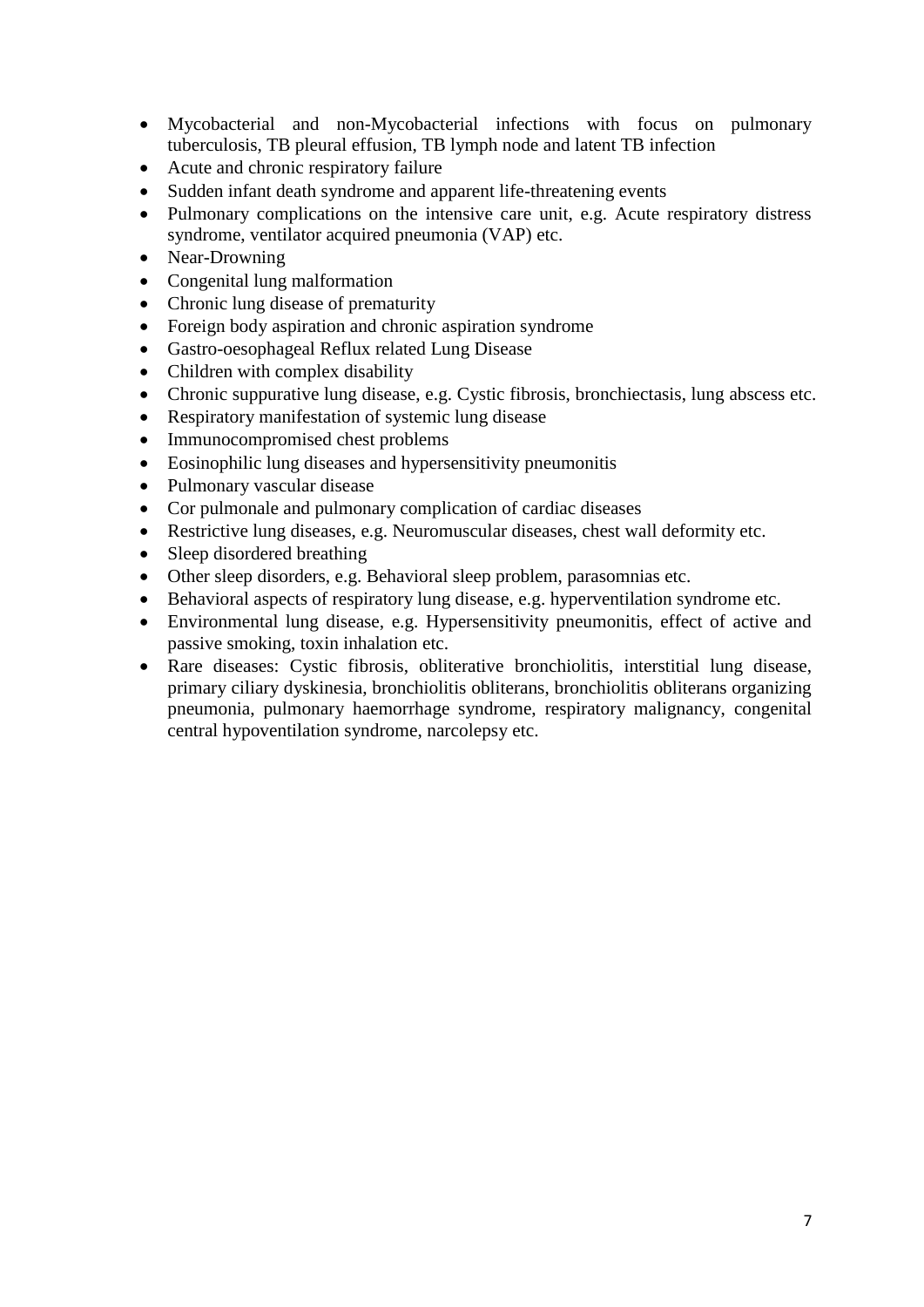# Appendix II

### Case Profile Definition: when case satisfies any one or more columns of the 2 sets of factors (Disease or Treatment)

| Categorization | <b>Disease factors</b> |                     | <b>Treatment factors</b> |                       |
|----------------|------------------------|---------------------|--------------------------|-----------------------|
| of case        | Disease                | <b>Disease</b>      | Level of Care /          | Procedures (D)        |
| complexity*    | Severity (A)           | Complications       | <b>Isolation (C)</b>     |                       |
|                |                        | (B)                 |                          |                       |
| Simple         | mild                   | nil                 | clinic /                 | nil                   |
|                |                        |                     | ambulatory /             |                       |
|                |                        |                     | general ward             |                       |
|                |                        |                     | care, isolation: nil     |                       |
|                |                        |                     | / contact /              |                       |
|                |                        |                     | droplets                 |                       |
| Intermediate   | moderate               | mild (e.g.          | general ward             | simple /              |
|                |                        | self-limiting,      | care, isolation: nil     | non-invasive          |
|                |                        | complete            | / contact /              | procedures (e.g.      |
|                |                        | recovery)           | droplets /               | oxygen therapy,       |
|                |                        |                     | airborne /               | intravenous fluid)    |
|                |                        |                     | reverse                  |                       |
| Complex        | severe                 | moderate (e.g.      | HDU / SCBU /             | specialized /         |
|                |                        | intervention        | ICU / PICU /             | invasive procedures   |
|                |                        | required, short     | NICU care                | (e.g. chest drain,    |
|                |                        | term morbidity but  | requiring                | thoracocentesis,      |
|                |                        | complete            | intensive                | pleural biospy,       |
|                |                        | recovery            | monitoring, with         | bronchoscopy)         |
|                |                        | anticipated)        | or without               |                       |
|                |                        |                     | isolation                |                       |
| Highly         | life-threatening       | severe (e.g.        | ICU / PICU /             | highly specialized    |
| complex        |                        | intervention        | NICU requiring           | procedures (e.g.      |
|                |                        | required, only      | ventilatory              | intubation,           |
|                |                        | partial recovery or | support,                 | ventilation, surgery, |
|                |                        | presence of         | multi-specialty          | plasmapheresis,       |
|                |                        | long-term           | care, or surgical        | interventional        |
|                |                        | morbidity)          | management,              | radiology, ECMO,      |
|                |                        |                     | with or without          | lung transplant)      |
|                |                        |                     | isolation                |                       |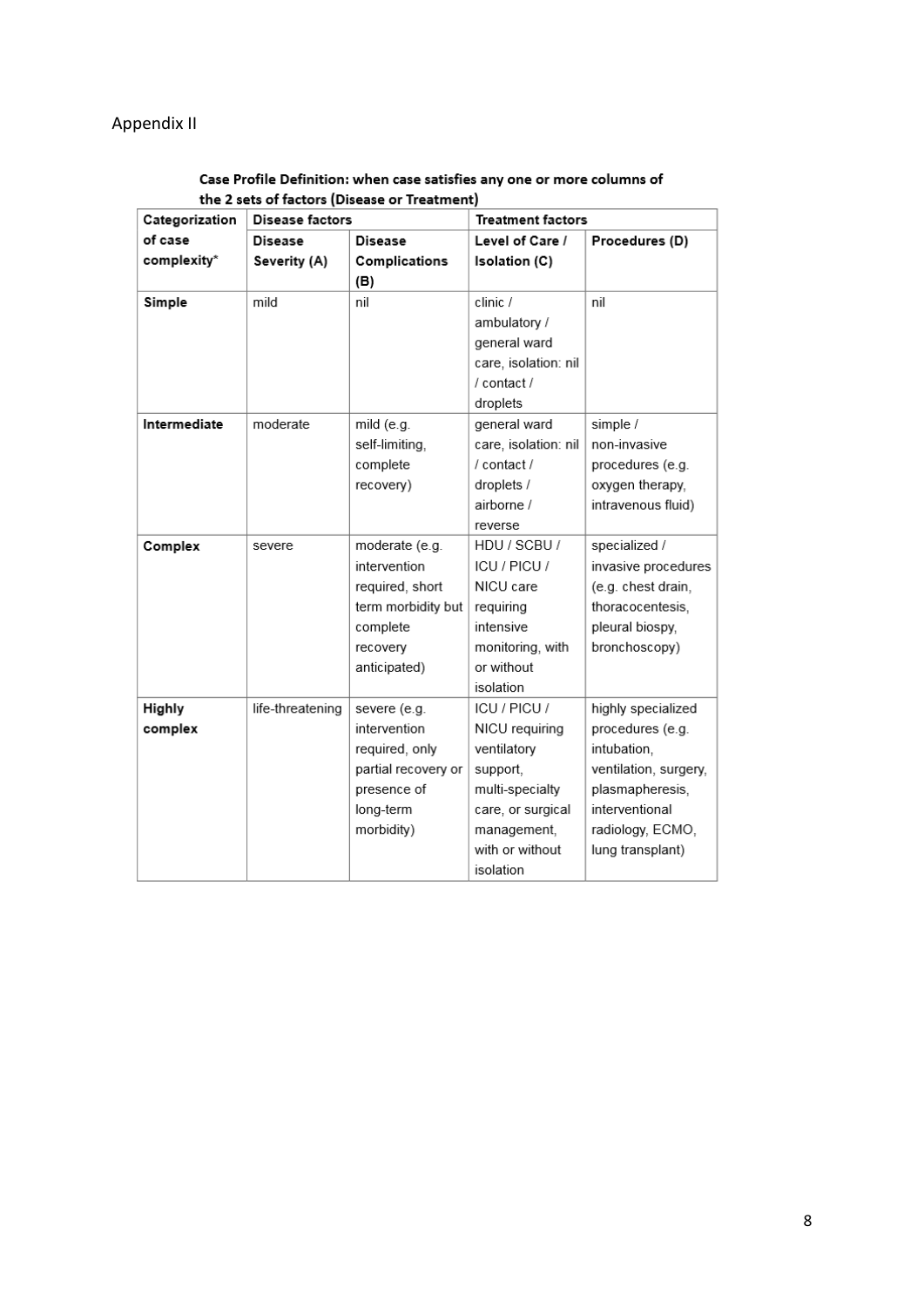## **In-patient management**

### **Trainee Name:**

Trainee should record a total of at least 50 cases in to reflect competencies outlined in this section of the curriculum

| <b>Condition</b>                                              | <b>Number of</b><br>cases |            | <b>Assessments</b>      |                              |                                  |
|---------------------------------------------------------------|---------------------------|------------|-------------------------|------------------------------|----------------------------------|
| (e.g.)                                                        |                           | <b>CBD</b> | Reflective<br>notes (n) | Case<br>Presentations<br>(n) | Case<br>Summary<br><b>Review</b> |
| <b>Bronchiolitis</b><br>requiring<br>respiratory<br>support   |                           |            |                         |                              |                                  |
| Acute severe<br>asthma                                        |                           |            |                         |                              |                                  |
| Community<br>acquired<br>pneumonia<br>(CAP)                   |                           |            |                         |                              |                                  |
| Empyema<br><b>Stridor</b>                                     |                           |            |                         |                              |                                  |
| Upper airway<br>obstruction-<br>adenotonsillar<br>hypertrophy |                           |            |                         |                              |                                  |
| Upper airway<br>obstruction- other                            |                           |            |                         |                              |                                  |
| Pneumothorax                                                  |                           |            |                         |                              |                                  |
|                                                               |                           |            |                         |                              |                                  |
|                                                               |                           |            |                         |                              |                                  |

2. Most recent evidenced-based guidelines/reviews which the trainee is using for chronic disease management. The trainee should store and index these electronically.

| Condition | Guideline source/title | Guideline date |
|-----------|------------------------|----------------|
|           |                        |                |
|           |                        |                |
|           |                        |                |
|           |                        |                |
|           |                        |                |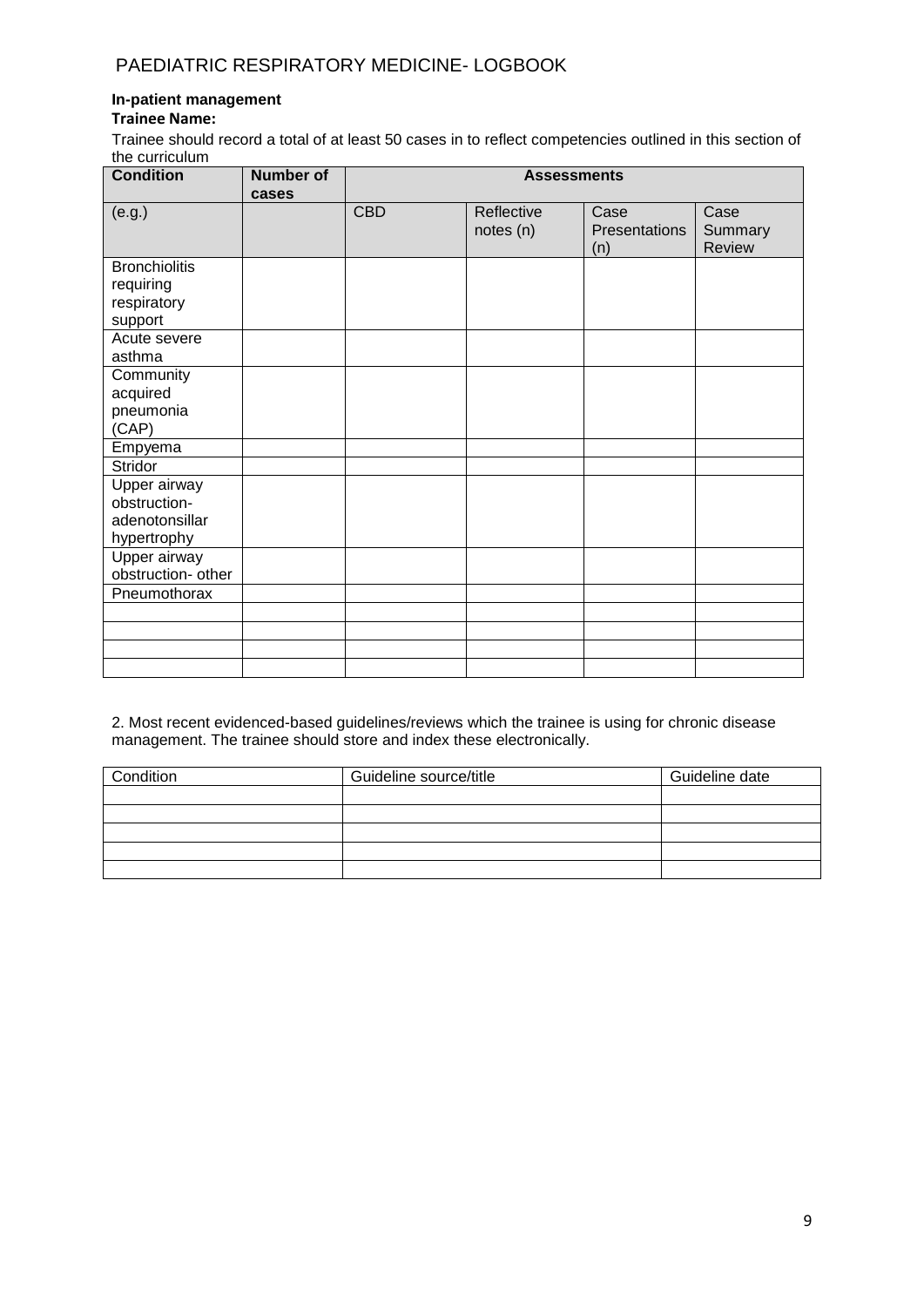#### **In-patient management**

#### **Trainee Name:**

#### **Trainer's assessment:**

*Please comment on whether the trainee's current level is appropriate for independent consultant practice- 1. Ready for independent practice; 2. Almost ready for independent practice; 3. Not yet ready.*

| Competency                                     | <b>Date</b> | Independent<br>practice<br>(1/2/3)? | <b>Comments</b> (Must be inserted if<br>assessment is not 1) | <b>Trainer Name</b> | <b>Initials</b> |
|------------------------------------------------|-------------|-------------------------------------|--------------------------------------------------------------|---------------------|-----------------|
| Assess need for<br>admission                   |             |                                     |                                                              |                     |                 |
| Planning of<br>investigation and<br>management |             |                                     |                                                              |                     |                 |
| Recognition of<br>deterioration                |             |                                     |                                                              |                     |                 |
| Communication<br>with family                   |             |                                     |                                                              |                     |                 |
| Liaison with MDT                               |             |                                     |                                                              |                     |                 |
| Discharge<br>management                        |             |                                     |                                                              |                     |                 |
| <b>Breadth of</b><br>experience                |             |                                     |                                                              |                     |                 |
| <b>Overall</b>                                 |             |                                     |                                                              |                     |                 |

#### **Competencies- Ability to:**

- 1. Determine the need for admission when assessing those referred, including psychosocial impact on need as well as medical need. Discussion on rounds
- 2. Determine, plan and explain to families the appropriate investigations and treatment. Observed by trainer
- 3. Recognise and manage severe and/or deteriorating respiratory problems including the need for and implementation of invasive and non-invasive ventilatory support Discussion on rounds.
- 4. Liaise with the multidisciplinary team caring for the patients 360
- 5. Give discharge advice to families with acute or chronic respiratory problems and arrange follow up as necessary. Observed by trainer.
- 6. Able to summarise care and plan appropriate future management. Case summary review, ward round presentation

#### **Evidence (over 3 years)**

- 1. Portfolio of at least 50 cases should be available, with at least 5 be reflective notes. These should demonstrate evidence based practice in the management of the conditions described.
- 2. At least 5 observed episodes of interaction with families e.g. on explaining tests, explaining diagnosis / differential or giving discharge advice.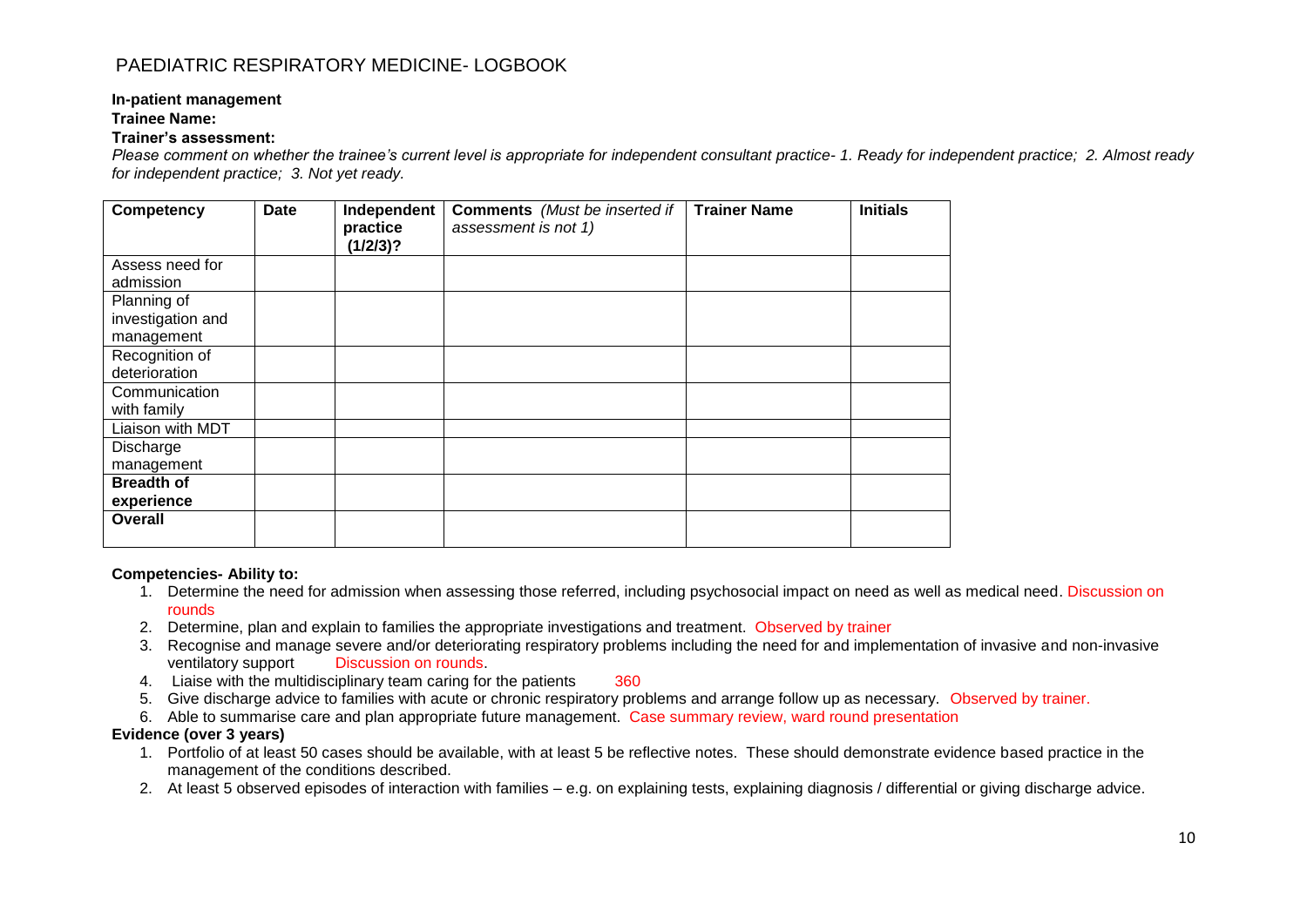### PAEDIATRIC RESPIRATORY MEDICINE- LOGBOOK **Ambulatory care Trainee Name:**

Record of a total of  $\geq$  50 cases seen in clinic over 3 years, to reflect competencies outlined in this section of the curriculum

| <b>Condition</b>                                     | <b>Number of</b><br>cases (total) |        | <b>Assessments</b>      |                            |
|------------------------------------------------------|-----------------------------------|--------|-------------------------|----------------------------|
|                                                      |                                   | CBD(n) | Reflective notes<br>(n) | Case summary<br>review (n) |
| Allergy                                              |                                   |        |                         |                            |
| Asthma                                               |                                   |        |                         |                            |
| Pre-school wheezing                                  |                                   |        |                         |                            |
| Pulmonary tuberculosis                               |                                   |        |                         |                            |
| Chronic respiratory                                  |                                   |        |                         |                            |
| failure                                              |                                   |        |                         |                            |
| Long term ventilator                                 |                                   |        |                         |                            |
| support                                              |                                   |        |                         |                            |
| Home oxygen therapy                                  |                                   |        |                         |                            |
| Congenital lung                                      |                                   |        |                         |                            |
| malformation                                         |                                   |        |                         |                            |
| Chronic lung disease of                              |                                   |        |                         |                            |
| prematurity                                          |                                   |        |                         |                            |
| Gastro-oesophageal                                   |                                   |        |                         |                            |
| Reflux related Lung                                  |                                   |        |                         |                            |
| <b>Disease</b>                                       |                                   |        |                         |                            |
| Congenital lung disease:                             |                                   |        |                         |                            |
| Bronchiectasis,.                                     |                                   |        |                         |                            |
| <b>Bronchiolitis obliterans</b>                      |                                   |        |                         |                            |
| syndromes                                            |                                   |        |                         |                            |
| <b>OSA</b>                                           |                                   |        |                         |                            |
| Rare diseases:                                       |                                   |        |                         |                            |
| CF, ILD, PCD, Pulmonary                              |                                   |        |                         |                            |
| haemorrhage etc.                                     |                                   |        |                         |                            |
| Respiratory                                          |                                   |        |                         |                            |
| manifestation of                                     |                                   |        |                         |                            |
| systemic lung disease                                |                                   |        |                         |                            |
| Other and rare chronic lung diseases (Specify below) |                                   |        |                         |                            |
|                                                      |                                   |        |                         |                            |
|                                                      |                                   |        |                         |                            |
|                                                      |                                   |        |                         |                            |
|                                                      |                                   |        |                         |                            |

2. Most recent evidenced-based guidelines/reviews which the trainee is using for chronic disease management. The trainee should store and index these electronically.

| Condition | Guideline source/title | Guideline date |
|-----------|------------------------|----------------|
|           |                        |                |
|           |                        |                |
|           |                        |                |
|           |                        |                |
|           |                        |                |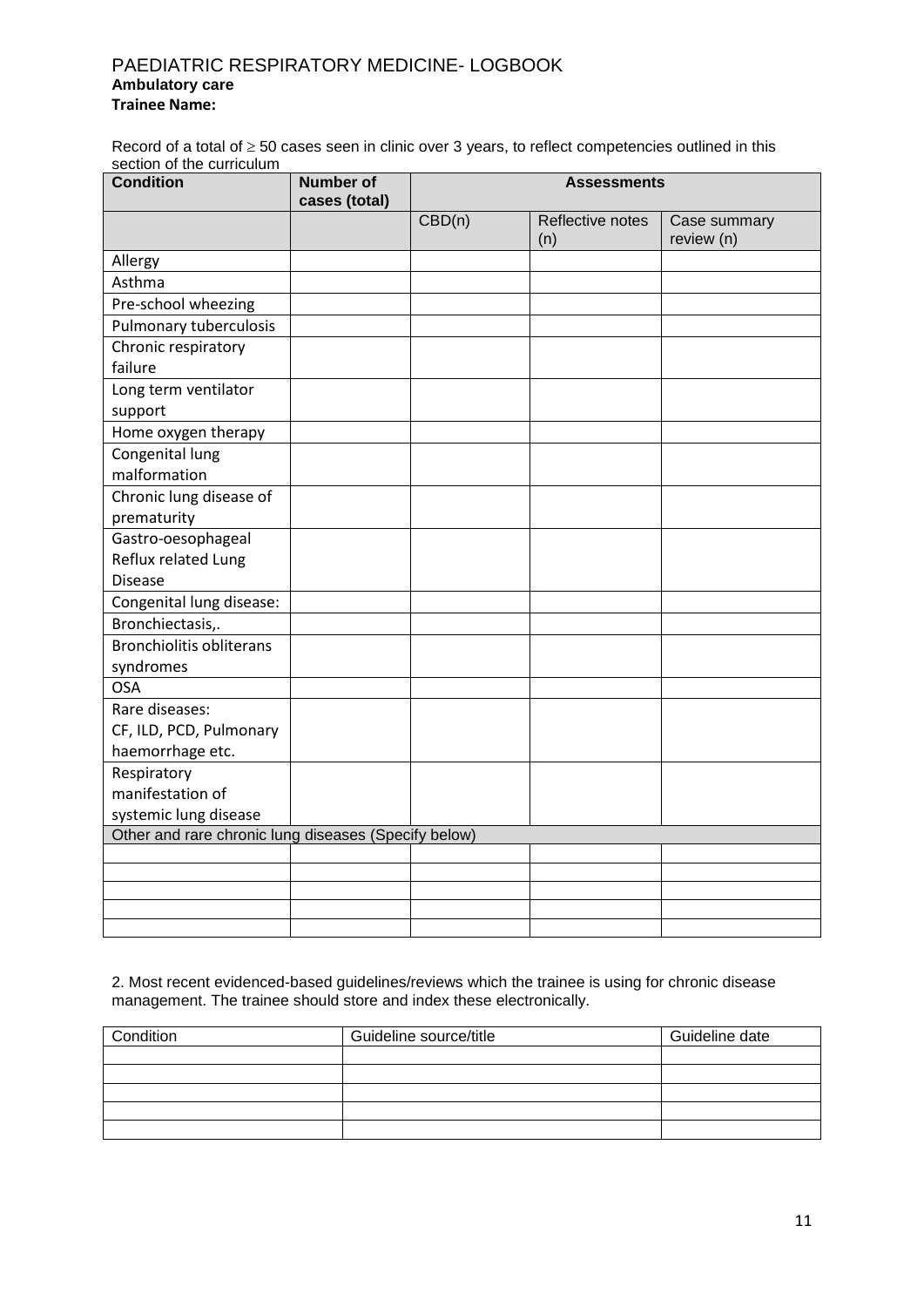#### **Ambulatory care**

**Trainee Name:** 

#### **Trainer's assessment:**

*Please comment on whether the trainee's current level is appropriate for independent consultant practice- 1. Ready for independent practice; 2. Almost ready for independent practice; 3. Not yet ready.*

| <b>Competency</b>          | Date | Independent<br>practice<br>(1/2/3)? | <b>Comments</b> (Must be inserted if<br>assessment is not 1) | <b>Trainer Name</b> | <b>Initials</b> |
|----------------------------|------|-------------------------------------|--------------------------------------------------------------|---------------------|-----------------|
| <b>Consultation skills</b> |      |                                     |                                                              |                     |                 |
| Clinical                   |      |                                     |                                                              |                     |                 |
| assessment                 |      |                                     |                                                              |                     |                 |
| Appropriate                |      |                                     |                                                              |                     |                 |
| investigations             |      |                                     |                                                              |                     |                 |
| Appropriate                |      |                                     |                                                              |                     |                 |
| treatment                  |      |                                     |                                                              |                     |                 |
| Clinic letter quality      |      |                                     |                                                              |                     |                 |
| Appropriate                |      |                                     |                                                              |                     |                 |
| discharge                  |      |                                     |                                                              |                     |                 |
| <b>Breadth of</b>          |      |                                     |                                                              |                     |                 |
| experience                 |      |                                     |                                                              |                     |                 |
| Overall                    |      |                                     |                                                              |                     |                 |

#### **Competencies and how they might be assessed**

- 1. The trainee should demonstrate an up-to-date understanding of respiratory symptoms and noises.- CBD/CSR
- 2. Organise investigations to aid diagnosis or to measure disease severity, understanding the diagnostic accuracy of investigations. CBD/CSR
- 3. Recommend and institute appropriate age-related treatments. CBD/CSR
- 4. Follow-up patients, monitoring disease progress and being alert to adherence to and side-effects of treatment. CBD/CSR
- 5. Take a holistic approach to patient, identifying adjunctive problems which may impact on health and disease management. CSR **Assessment:**
- 1. Portfolio of 50 cases managed, representing all conditions in curriculum, together with some CBD / CSR
- 2. Signed off when supervisor considers that the trainee is able (on his/her own) to:
- a). safely see new respiratory referrals (make diagnosis, order investigations, institute treatments and communicate findings and plans to children/parents),
- b). provide appropriate follow up and know when to discharge or refer back to referring doctor.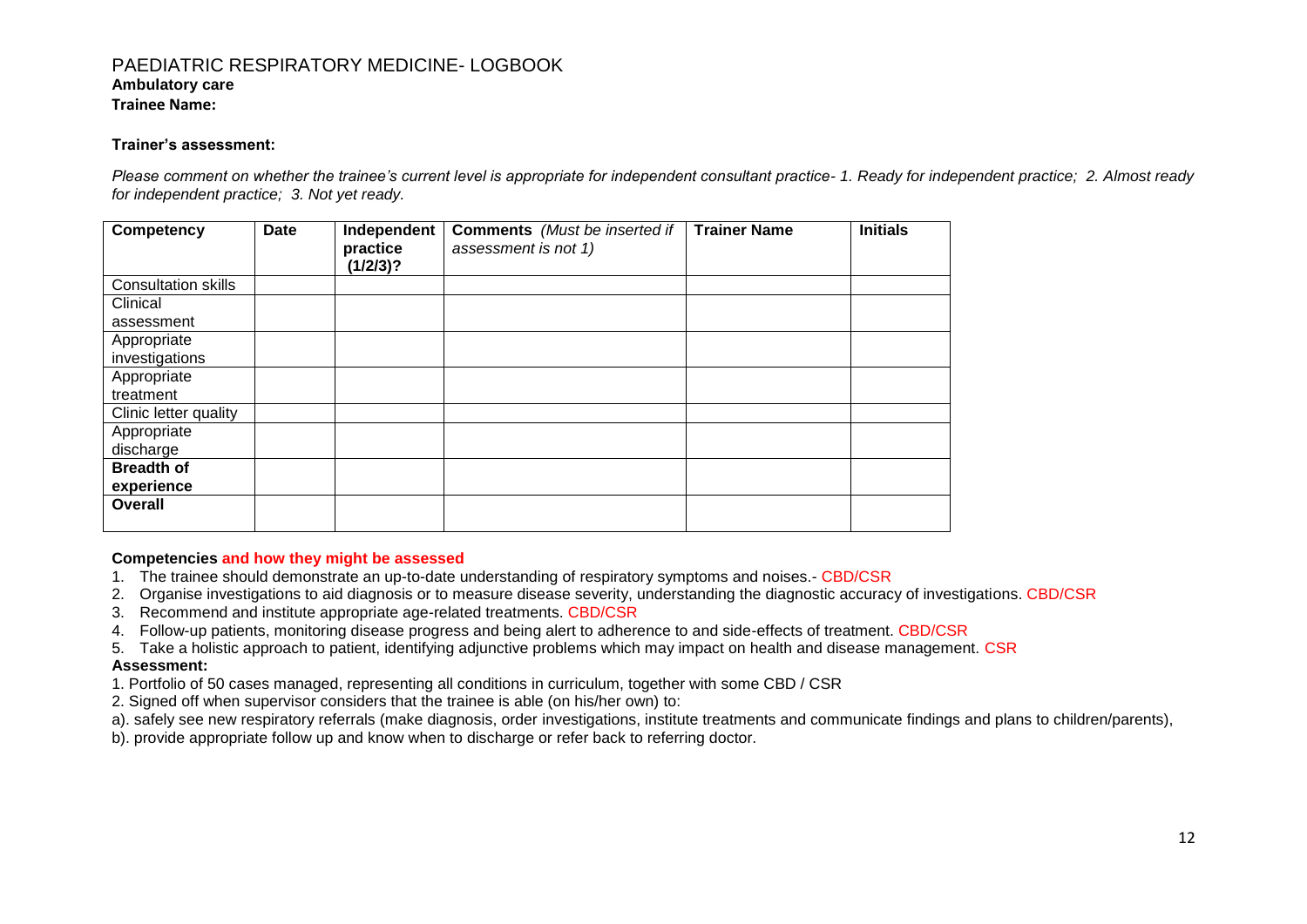# PAEDIATRIC RESPIRATORY MEDICINE- LOGBOOK **Flexible bronchoscopy**

**Trainee Name:** 

|              | <b>Observed</b>   |              |                                                         |  |  |  |  |
|--------------|-------------------|--------------|---------------------------------------------------------|--|--|--|--|
|              | <b>Supervisor</b> | Scope/method | Details (note of BAL, brush biopsy, mucosal biopsy etc) |  |  |  |  |
|              |                   |              |                                                         |  |  |  |  |
| $\mathbf{2}$ |                   |              |                                                         |  |  |  |  |
| 3            |                   |              |                                                         |  |  |  |  |
| 4            |                   |              |                                                         |  |  |  |  |
| 5            |                   |              |                                                         |  |  |  |  |
| 6            |                   |              |                                                         |  |  |  |  |
| ⇁            |                   |              |                                                         |  |  |  |  |
| 8            |                   |              |                                                         |  |  |  |  |
| 9            |                   |              |                                                         |  |  |  |  |
| 10           |                   |              |                                                         |  |  |  |  |
| 11           |                   |              |                                                         |  |  |  |  |
| 12           |                   |              |                                                         |  |  |  |  |
| 13           |                   |              |                                                         |  |  |  |  |
| 14           |                   |              |                                                         |  |  |  |  |
| 15           |                   |              |                                                         |  |  |  |  |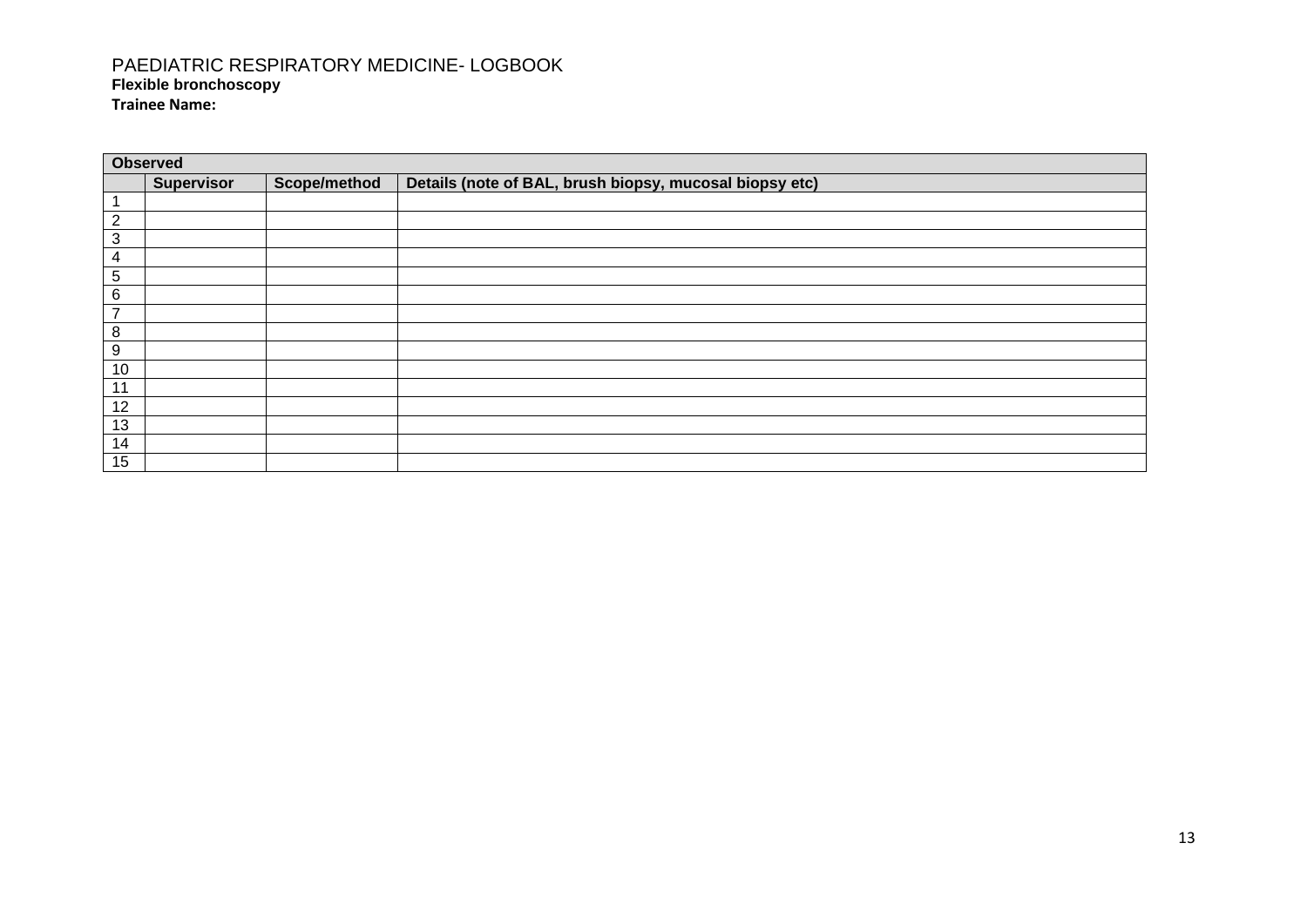### PAEDIATRIC RESPIRATORY MEDICINE- LOGBOOK **Flexible bronchoscopy Trainee Name:**

# **Record at least 15 cases performed by trainee**

|                         | Performed         |              |                                                                 |
|-------------------------|-------------------|--------------|-----------------------------------------------------------------|
|                         | <b>Supervisor</b> | Scope/method | Details (note of case ID, underlying problem, and key findings) |
|                         |                   |              |                                                                 |
| $\overline{2}$          |                   |              |                                                                 |
| $\overline{3}$          |                   |              |                                                                 |
| $\overline{\mathbf{4}}$ |                   |              |                                                                 |
| $\overline{5}$          |                   |              |                                                                 |
| $\overline{6}$          |                   |              |                                                                 |
| $\overline{7}$          |                   |              |                                                                 |
| $\overline{\mathbf{8}}$ |                   |              |                                                                 |
| $\overline{9}$          |                   |              |                                                                 |
| 10                      |                   |              |                                                                 |
| 11                      |                   |              |                                                                 |
| 12                      |                   |              |                                                                 |
| 13                      |                   |              |                                                                 |
| 14                      |                   |              |                                                                 |
| 15                      |                   |              |                                                                 |
| $16\,$                  |                   |              |                                                                 |
| 17                      |                   |              |                                                                 |
| 18                      |                   |              |                                                                 |
| 19                      |                   |              |                                                                 |
| 20                      |                   |              |                                                                 |
| $\overline{21}$         |                   |              |                                                                 |
| 22                      |                   |              |                                                                 |
| $\overline{23}$         |                   |              |                                                                 |
| $\overline{24}$         |                   |              |                                                                 |
| 25                      |                   |              |                                                                 |

# **2. Evidence of knowledge:**

|                                                           | knowledge<br>-vidence of |
|-----------------------------------------------------------|--------------------------|
| measures<br><b>Infec</b><br>control ri<br>7 H<br>$\cdots$ |                          |
| -<br>techniques<br>essina:                                |                          |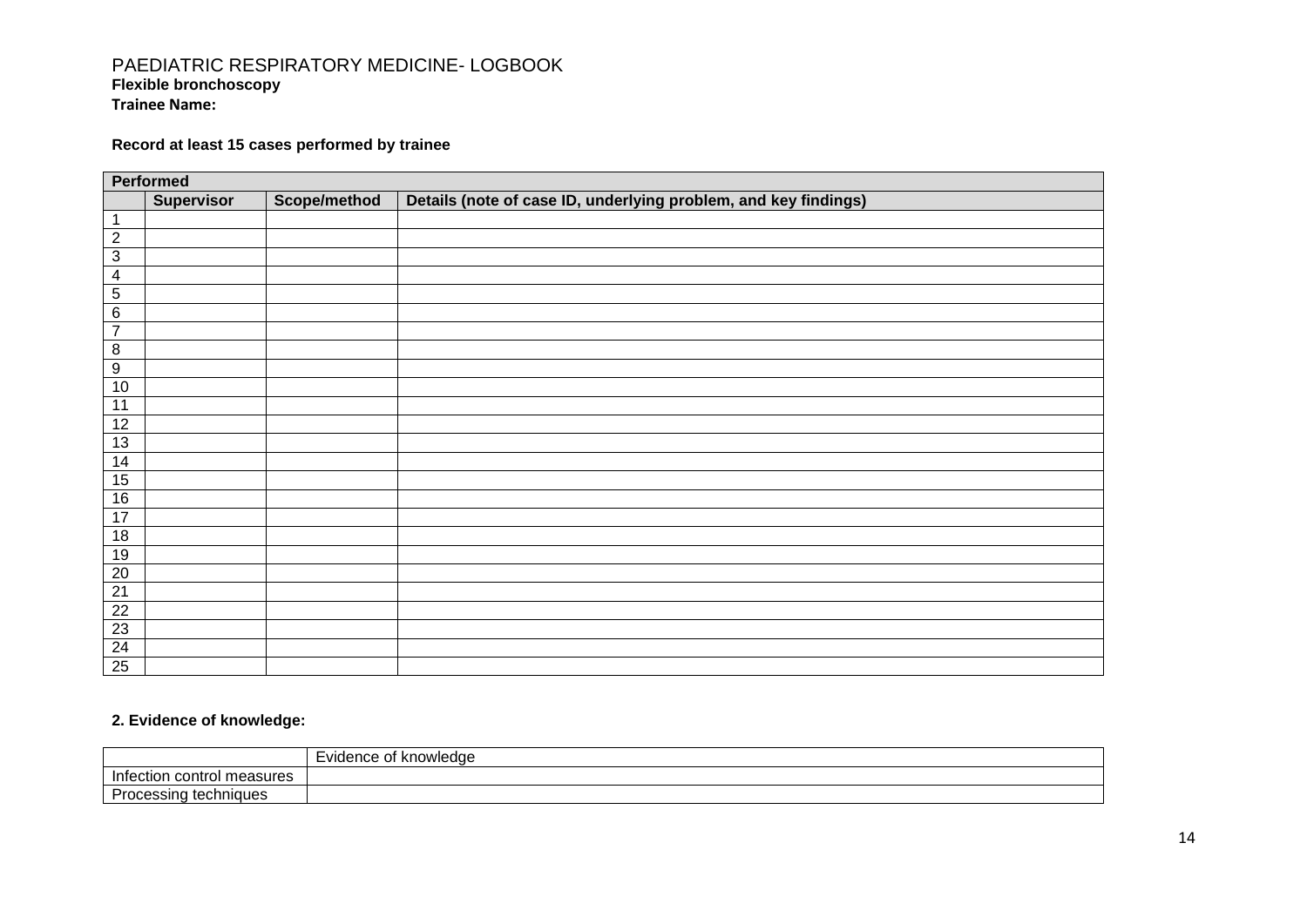**Flexible bronchoscopy**

**Trainee Name:** 

#### **Trainer's assessment:**

*Please comment on whether the trainee's current level is appropriate for independent consultant practice- 1. Ready for independent practice; 2. Almost ready for independent practice; 3. Not yet ready.*

| <b>Competency</b>                                            | Date | Independent<br>practice<br>(1/2/3)? | <b>Comments</b> (Must be inserted if<br>assessment is not 1) | <b>Name</b> | <b>Initials</b> |
|--------------------------------------------------------------|------|-------------------------------------|--------------------------------------------------------------|-------------|-----------------|
| Appropriate use of<br>investigation                          |      |                                     |                                                              |             |                 |
| Manipulation of<br>bronchoscope, and<br>orientation          |      |                                     |                                                              |             |                 |
| Correct recognition<br>of normal<br>/abnormal<br>appearances |      |                                     |                                                              |             |                 |
| BAL<br>Mucosal biopsy                                        |      |                                     |                                                              |             |                 |
| <b>FEES</b><br><b>DISE</b>                                   |      |                                     |                                                              |             |                 |
| Overall-<br><b>Competent at</b><br>consultant level          |      |                                     |                                                              |             |                 |

#### **Competencies**

#### **Knowledge**

1. Knowledge of the indications, contraindications, risks and complications of bronchoscopy in children and be able to explain these to parents. Discussion and observed by trainer

2. Knowledge of the indications for rigid bronchoscopy and non-bronchoscopic lavage and have observed these procedures on at least one occasion. Discussion with trainer

3. Knowledge of different procedures performed during bronchoscopy such as BAL, brush and mucosal biopsies. Written evidence/logbook

4. Knowledge of the maintenance and cleansing of equipment, and aware of risks of cross infection and how to minimise these. Discussion with trainer

5. Basic knowledge of processing techniques used in the laboratories and ideally witness these being performed on at least one occasion. Portfolio **Clinical skills/experience**

1. Witnessed/performed 45 bronchoscopies in children and visualised all of the common abnormalities encountered in routine clinical practice. Logbook

2. Performed at least 15 bronchoscopies under supervision and be competent to perform procedures without further supervision. trainer sign-off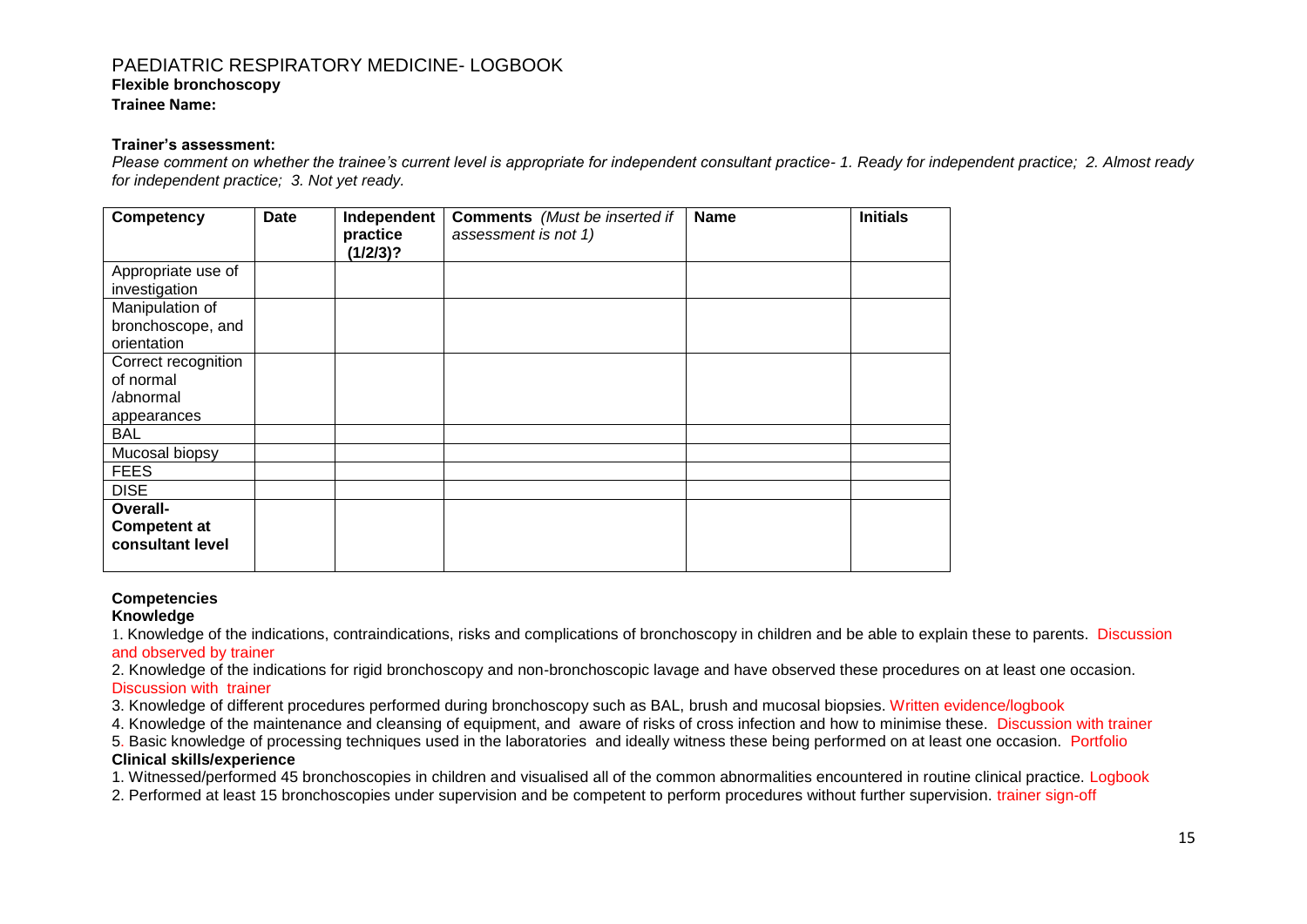# PAEDIATRIC RESPIRATORY MEDICINE- LOGBOOK **Respiratory Function Measurements Trainee Name:**

| Knowledge                    | <b>Assessed by</b> | Date |
|------------------------------|--------------------|------|
|                              |                    |      |
| Methodology and underlying   |                    |      |
| physiology of:               |                    |      |
| Spirometry                   |                    |      |
| Lung volumes                 |                    |      |
| Body Plethysmography         |                    |      |
| <b>DLCO</b>                  |                    |      |
|                              |                    |      |
|                              |                    |      |
| Generic issues               |                    |      |
| Use of reference values      |                    |      |
| Repeatability and diagnostic |                    |      |
| accuracy of tests            |                    |      |
| Quality control in the lab   |                    |      |
| Risk management              |                    |      |

| <b>Technique</b>     | Tests (n) | <b>Calibration</b> |    |
|----------------------|-----------|--------------------|----|
|                      | Performed | Reported           | (n |
| Spirometry           |           |                    |    |
| Lung volumes         |           |                    |    |
| Body plethysmography |           |                    |    |
| <b>DLCO</b>          |           |                    |    |
|                      |           |                    |    |
|                      |           |                    |    |
|                      |           |                    |    |
|                      |           |                    |    |
|                      |           |                    |    |
|                      |           |                    |    |

**Full Lung Function Testing including spirometry, lung volumes, body plethysmography, and DLCO for children of different ages (minimum of 5 hands on tests and 30 interpretation)**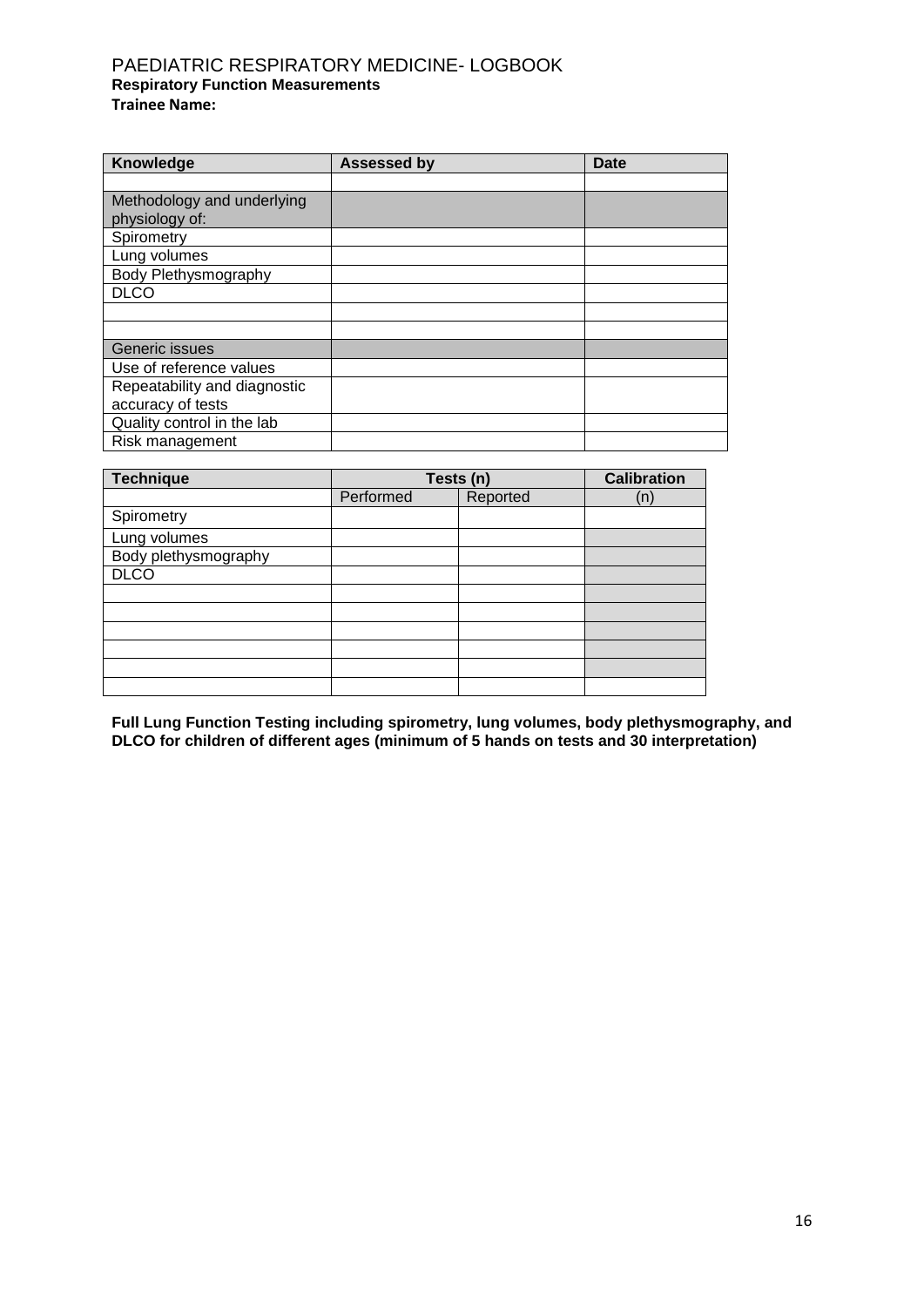### PAEDIATRIC RESPIRATORY MEDICINE- LOGBOOK **Respiratory Function Measurements**

**Trainee Name:** 

#### **Trainer's assessment:**

*Please comment on whether the trainee's current level is appropriate for independent consultant practice- 1. Ready for independent practice; 2. Almost ready for independent practice; 3.Not yet ready.*

| Competency                                               | <b>Date</b> | Independent<br>practice<br>(1/2/3)? | <b>Comments</b> (Must be inserted if<br>assessment is not 1) | Name (Trainer) | <b>Initials</b> | <b>Name</b><br>(Physiologist) | <b>Initials</b> |
|----------------------------------------------------------|-------------|-------------------------------------|--------------------------------------------------------------|----------------|-----------------|-------------------------------|-----------------|
| Can explain<br>physiological basis<br>of tests           |             |                                     |                                                              |                |                 |                               |                 |
| Appropriate choice<br>of test                            |             |                                     |                                                              |                |                 |                               |                 |
| Perform range of<br>tests                                |             |                                     |                                                              |                |                 |                               |                 |
| Interpret and report<br>range of tests                   |             |                                     |                                                              |                |                 |                               |                 |
| Understands<br>quality control in<br>the laboratory      |             |                                     |                                                              |                |                 |                               |                 |
| <b>Overall: Could</b><br>run a respiratory<br>laboratory |             |                                     |                                                              |                |                 |                               |                 |

#### **Competencies**

- 1. Able to explain or teach the underlying physiology flow-volume curves, measurement of lung volumes, DLCO and body plethysmography- observed teaching/discussion
- 2. Perform spirometric testing, measurement of bronchodilator responsiveness, measurement of lung volumes, DLCO.- Observed by physiologist or trainer
- 3. Able to interpret tests and identify technically unacceptable ones.- observed by physiologist or trainer
- 4. Can explain repeatability, diagnostic accuracy and limitations of tests and use this in interpretation. Discussion with trainer
- 5. Able to calibrate equipment, maintain quality control and minimise risk in the laboratory. Demonstrates competence/discussion with trainer/physiologist
- 6. Understands and correctly uses reference data.-Observed/discussion

**N.B. This module should be countersigned by a physiologist or technician as well as a trainer.**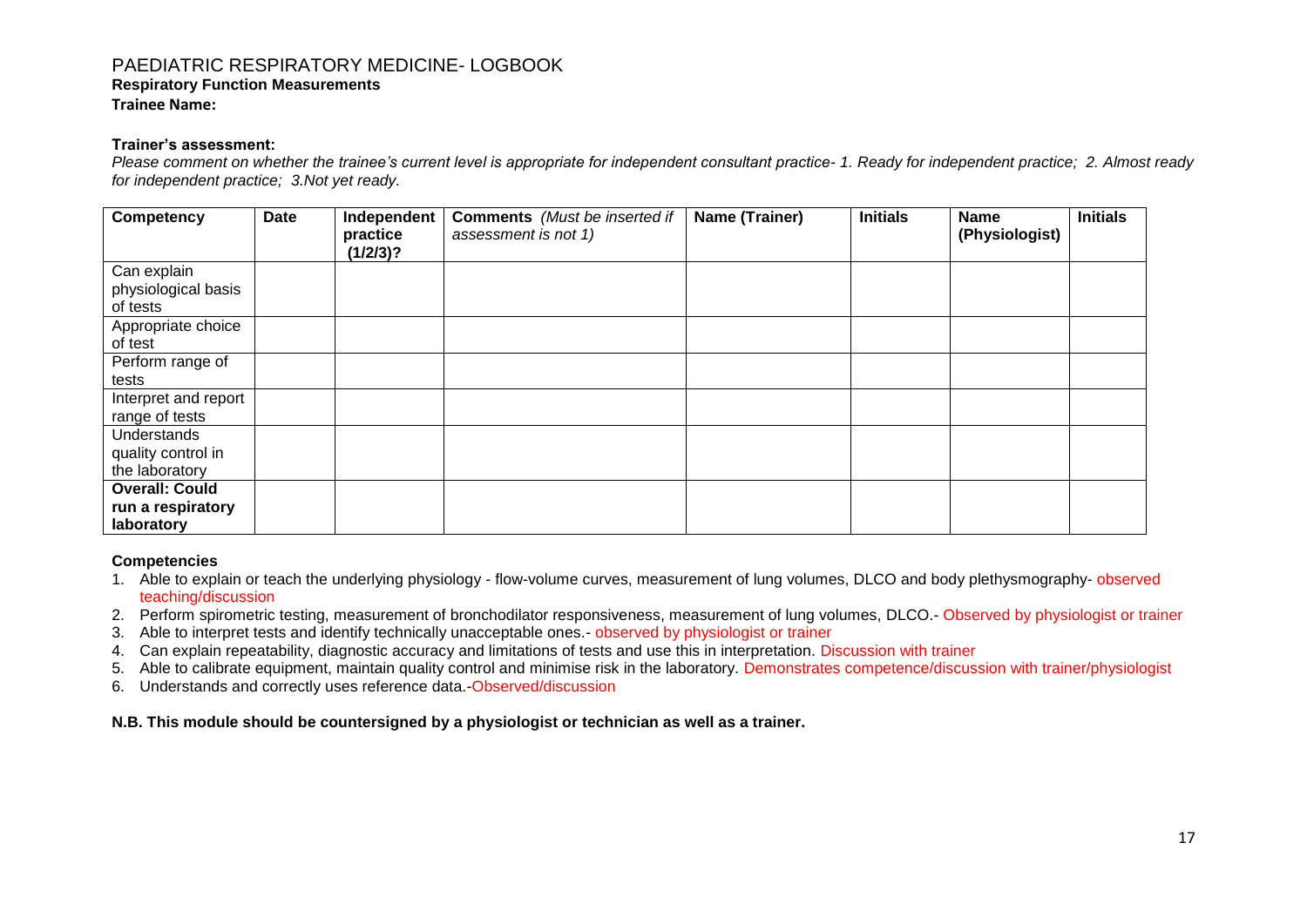# **Sleep Medicine**

### **Trainee Name:**

| Knowledge                                              | <b>Teaching/discussion with</b> | Date |
|--------------------------------------------------------|---------------------------------|------|
|                                                        | trainer                         |      |
| Be able to teach or otherwise demonstrate knowledge of |                                 |      |
| Development and physiology                             |                                 |      |
| of sleep and breathing                                 |                                 |      |
| Different conditions which                             |                                 |      |
| cause sleep-disordered                                 |                                 |      |
| breathing                                              |                                 |      |
| Central apnoea syndrome                                |                                 |      |
| Hypersomina /insomnia/                                 |                                 |      |
| parasomnias (optional)                                 |                                 |      |

| <b>Practical skills</b>    | Cases |      |  |
|----------------------------|-------|------|--|
|                            | N     | Date |  |
| Take a sleep history       |       |      |  |
| Set up polysomnography     |       |      |  |
| sleep study                |       |      |  |
| Score and report PSG using |       |      |  |
| AASM criteria              |       |      |  |
| Score/report               |       |      |  |
| MSLT/MWT/Infant PSG and    |       |      |  |
| actigraphy (optional)      |       |      |  |

| <b>Experience</b>          |                        |  |                    |            |                      |
|----------------------------|------------------------|--|--------------------|------------|----------------------|
| <b>Condition</b>           | <b>Number of cases</b> |  | <b>Assessments</b> |            |                      |
|                            | Date<br>N              |  | <b>CBD</b>         | Reflective | <b>Clinic letter</b> |
|                            |                        |  |                    | notes      | review               |
| Obstructive Sleep Apnoea   |                        |  |                    |            |                      |
| Central breathing disorder |                        |  |                    |            |                      |
| ALTE/infant apnoea         |                        |  |                    |            |                      |
| <b>Titration of NIV</b>    |                        |  |                    |            |                      |
|                            |                        |  |                    |            |                      |
|                            |                        |  |                    |            |                      |
|                            |                        |  |                    |            |                      |

|                                       | $\sim$<br>type<br>ıırت<br>וו | involved<br>ecialties<br>ച്ചല | -<br>- Jate |
|---------------------------------------|------------------------------|-------------------------------|-------------|
| <br>-Mult<br>clinic<br>tiqisciplinary |                              |                               |             |

# **Evidence based materials and guidelines**

| Guideline source/title | Guideline date |
|------------------------|----------------|
|                        |                |
|                        |                |
|                        |                |
|                        |                |
|                        |                |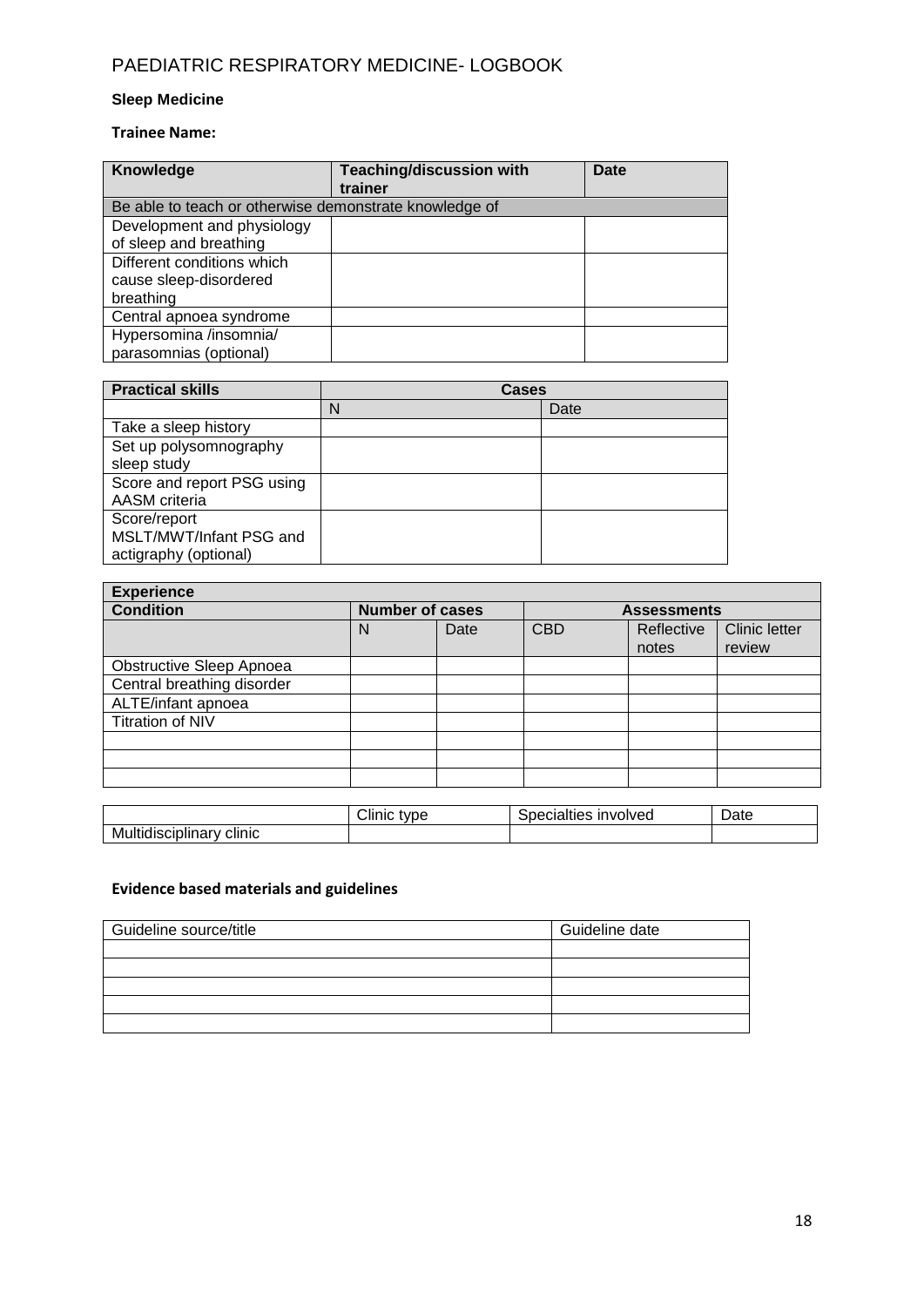### **Sleep Medicine**

**Trainee Name:** 

#### **Trainer's assessment:**

*Please comment on whether the trainee's current level is appropriate for independent consultant practice- 1. Ready for independent practice; 2. Almost ready for independent practice; 3. Not yet ready.*

| Competency              | <b>Date</b> | Independent<br>practice | <b>Comments</b> (Must be inserted if<br>assessment is not 1) | Name (Trainer) | <b>Initials</b> | <b>Name</b><br>(Technician) | <b>Initials</b> |
|-------------------------|-------------|-------------------------|--------------------------------------------------------------|----------------|-----------------|-----------------------------|-----------------|
|                         |             | (1/2/3)?                |                                                              |                |                 |                             |                 |
| Appropriate             |             |                         |                                                              |                |                 |                             |                 |
| knowledge base          |             |                         |                                                              |                |                 |                             |                 |
| Clinical assessment of  |             |                         |                                                              |                |                 |                             |                 |
| sleep problems          |             |                         |                                                              |                |                 |                             |                 |
| Able to set up sleep    |             |                         |                                                              |                |                 |                             |                 |
| studies                 |             |                         |                                                              |                |                 |                             |                 |
| Able to interpret,      |             |                         |                                                              |                |                 |                             |                 |
| report and take action  |             |                         |                                                              |                |                 |                             |                 |
| on sleep studies and    |             |                         |                                                              |                |                 |                             |                 |
| titration studies       |             |                         |                                                              |                |                 |                             |                 |
| Able to manage          |             |                         |                                                              |                |                 |                             |                 |
| clinical sleep problems |             |                         |                                                              |                |                 |                             |                 |
| <b>Overall: Can</b>     |             |                         |                                                              |                |                 |                             |                 |
| function safely in      |             |                         |                                                              |                |                 |                             |                 |
| independent practice    |             |                         |                                                              |                |                 |                             |                 |

#### **Competencies**

**Background** Teaching discussion with trainer

The trainee should

1. Know the physiology of sleep at different ages, sleep stages, their effects on cardiorespiratory status and changes with age, circadian rhythm physiology.

2. Know what clinical conditions disturb sleep and in particular those which result in airway obstruction and central apnoea

3. Know the different clinical pictures caused by different conditions

4. be familiar with the advantages and limitations of different sleep studies.

Written evidence in portfolio/ Observed teaching

#### **Clinical skills**

The trainee should be able to

- 1. take a sleep history Observed by trainer
- 2. set up a sleep study- Observed by trainer/technician
- 3. score and report PSG (at least 30 PSGs; 5 under close supervision) Observed by trainer/technician
- 4. Appropriately prescribe and interpret NIV titration Observed by trainer/CBD
- 5. Manage a range of clinical sleep problems CBD/logbook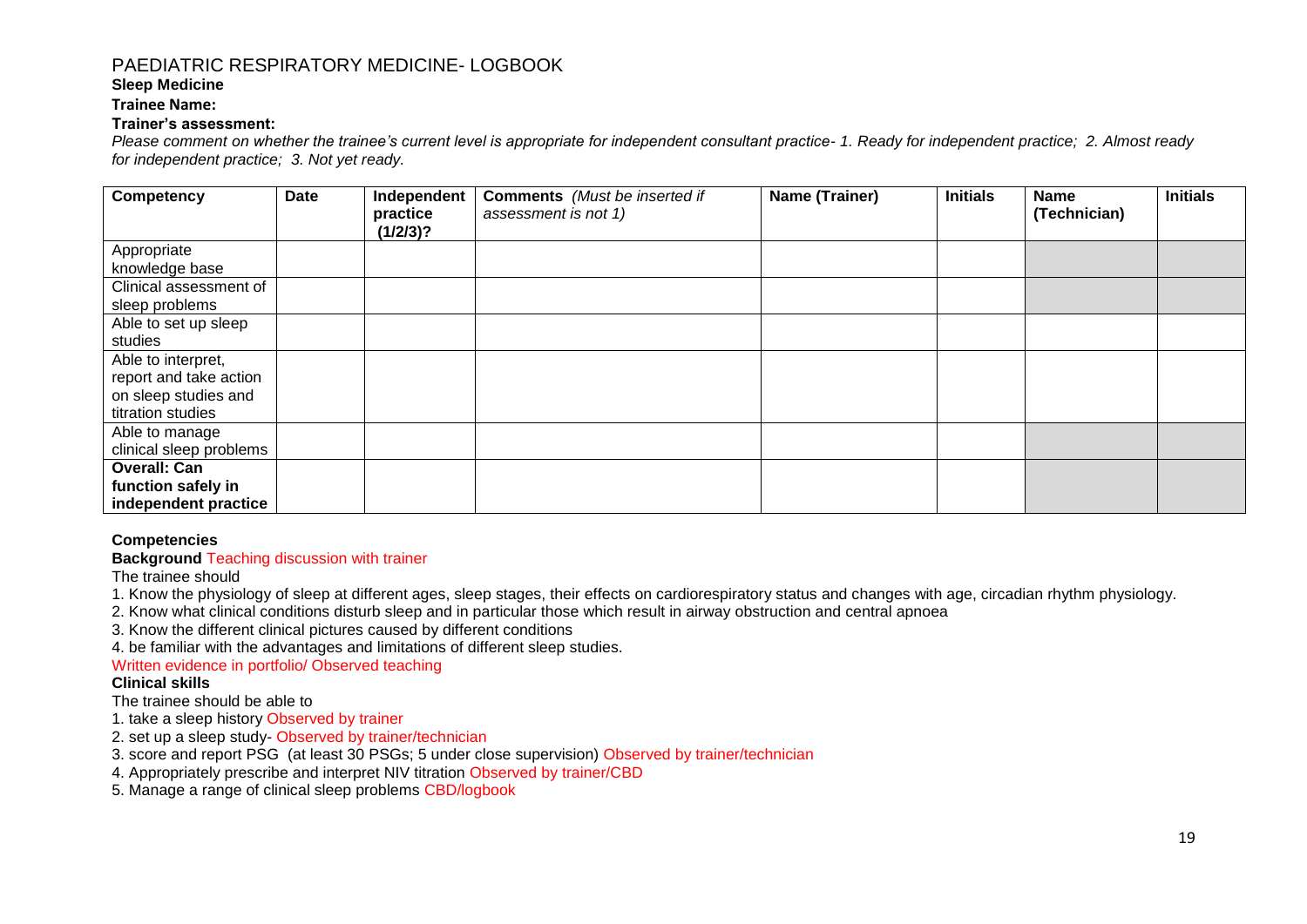# PAEDIATRIC RESPIRATORY MEDICINE- LOGBOOK **PICU Trainee Name:**

Trainee should record a total of at least 20 cases in to reflect competencies outlined in this section of the curriculum (M)

| <b>Respiratory</b><br>condition<br>requiring care | <b>Number of</b><br>cases | <b>Assessments</b> |                         |                              |                           |
|---------------------------------------------------|---------------------------|--------------------|-------------------------|------------------------------|---------------------------|
|                                                   |                           | <b>CBD</b>         | Reflective<br>notes (n) | Case<br>Presentations<br>(n) | Case<br>Summary<br>Review |
| Obstructive                                       |                           |                    |                         |                              |                           |
| lung disease                                      |                           |                    |                         |                              |                           |
| Restrictive                                       |                           |                    |                         |                              |                           |
| lung diseases                                     |                           |                    |                         |                              |                           |
| Parenchymal                                       |                           |                    |                         |                              |                           |
| lung diseases                                     |                           |                    |                         |                              |                           |
| Upper airway                                      |                           |                    |                         |                              |                           |
| diseases                                          |                           |                    |                         |                              |                           |
| Management                                        |                           |                    |                         |                              |                           |
| of chronic lung                                   |                           |                    |                         |                              |                           |
| diseases                                          |                           |                    |                         |                              |                           |
| <b>Others</b>                                     |                           |                    |                         |                              |                           |

| Procedures                                 | Number of cases |
|--------------------------------------------|-----------------|
|                                            |                 |
|                                            |                 |
| Endotracheal intubation (M, minimum 10)    |                 |
|                                            |                 |
| Change of tracheostomy tube (M, minimum 3) |                 |
|                                            |                 |
| Chest drain insertion (M)                  |                 |
|                                            |                 |
| Use of non-invasive ventilation (M)        |                 |
| Use of invasive ventilation (M)            |                 |
|                                            |                 |
| Use of inhalational Nitric oxide (D)       |                 |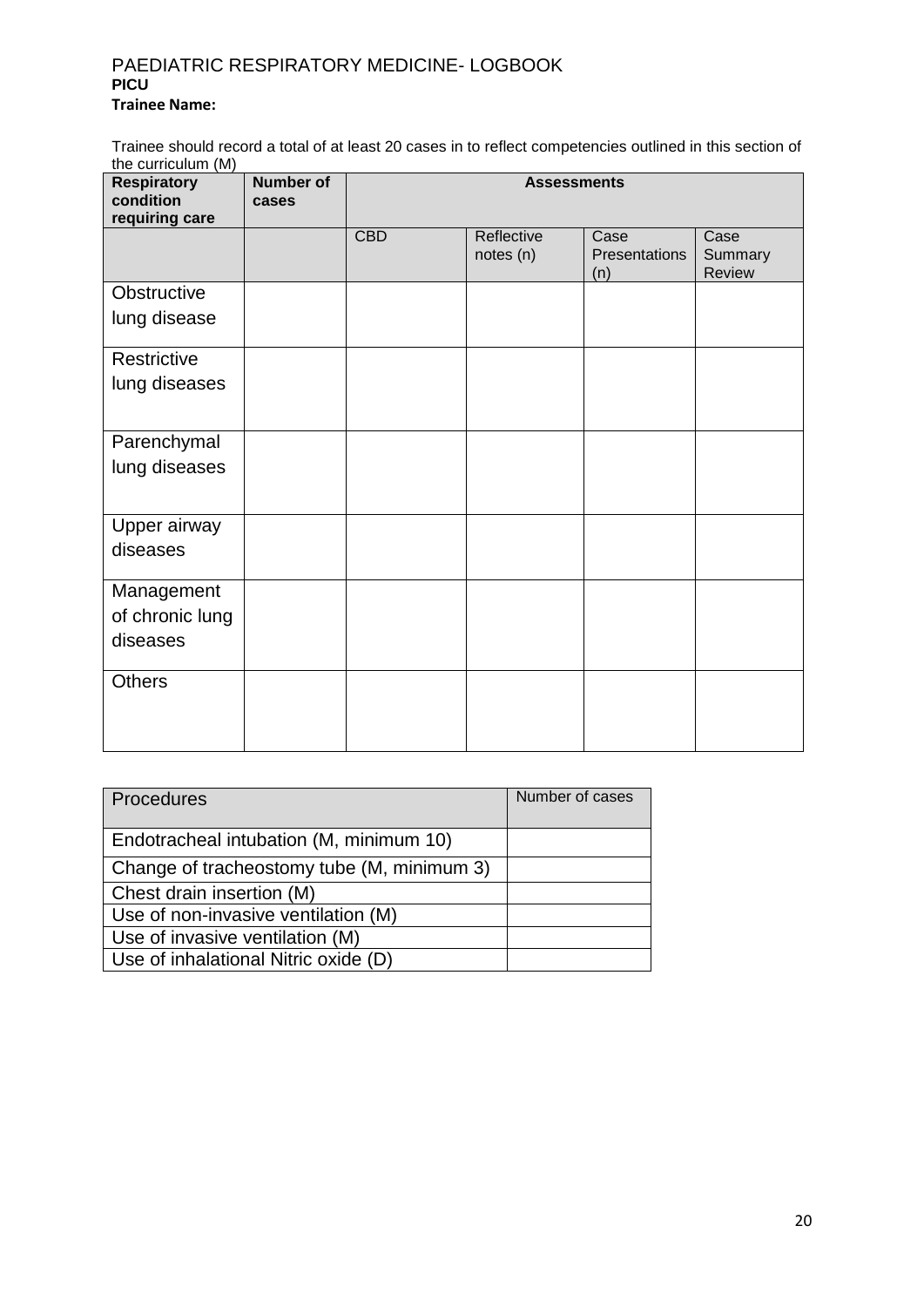### **Trainee Name:**

#### **Trainer's assessment:**

*Please comment on whether the trainee's current level is appropriate for independent consultant practice- 1. Ready for independent practice; 2. Almost ready for independent practice; 3. Not yet ready.*

| Competency                                                                            | Date | Independent<br>practice<br>(1/2/3)? | <b>Comments</b> (Must be inserted if<br>assessment is not 1) | <b>Trainer Name</b> | <b>Initials</b> |
|---------------------------------------------------------------------------------------|------|-------------------------------------|--------------------------------------------------------------|---------------------|-----------------|
| Can manage<br>complex or highly<br>complex PRM<br>disease with<br>respiratory failure |      |                                     |                                                              |                     |                 |
| Competent at the<br>range of necessary<br>procedures                                  |      |                                     |                                                              |                     |                 |
| Competent<br>ventilator usage                                                         |      |                                     |                                                              |                     |                 |
| <b>Breadth of</b><br>experience                                                       |      |                                     |                                                              |                     |                 |
| Overall                                                                               |      |                                     |                                                              |                     |                 |

#### **Competencies- Ability to:**

- 7. Can manage patients with complex respiratory problems. Discussion with trainer/CBD
- 8. Has demonstrated ability to perform the procedures listed in the PICU curriculum. Observed by supervisors and logbook.
- 9. Can manage invasive and non-invasive ventilation appropriately. Observed by trainer. Discussion on rounds

#### **Evidence (over 3 years)**

3. Portfolio of cases should be available, demonstrating experience and competence at the range of conditions listed in the curriculum..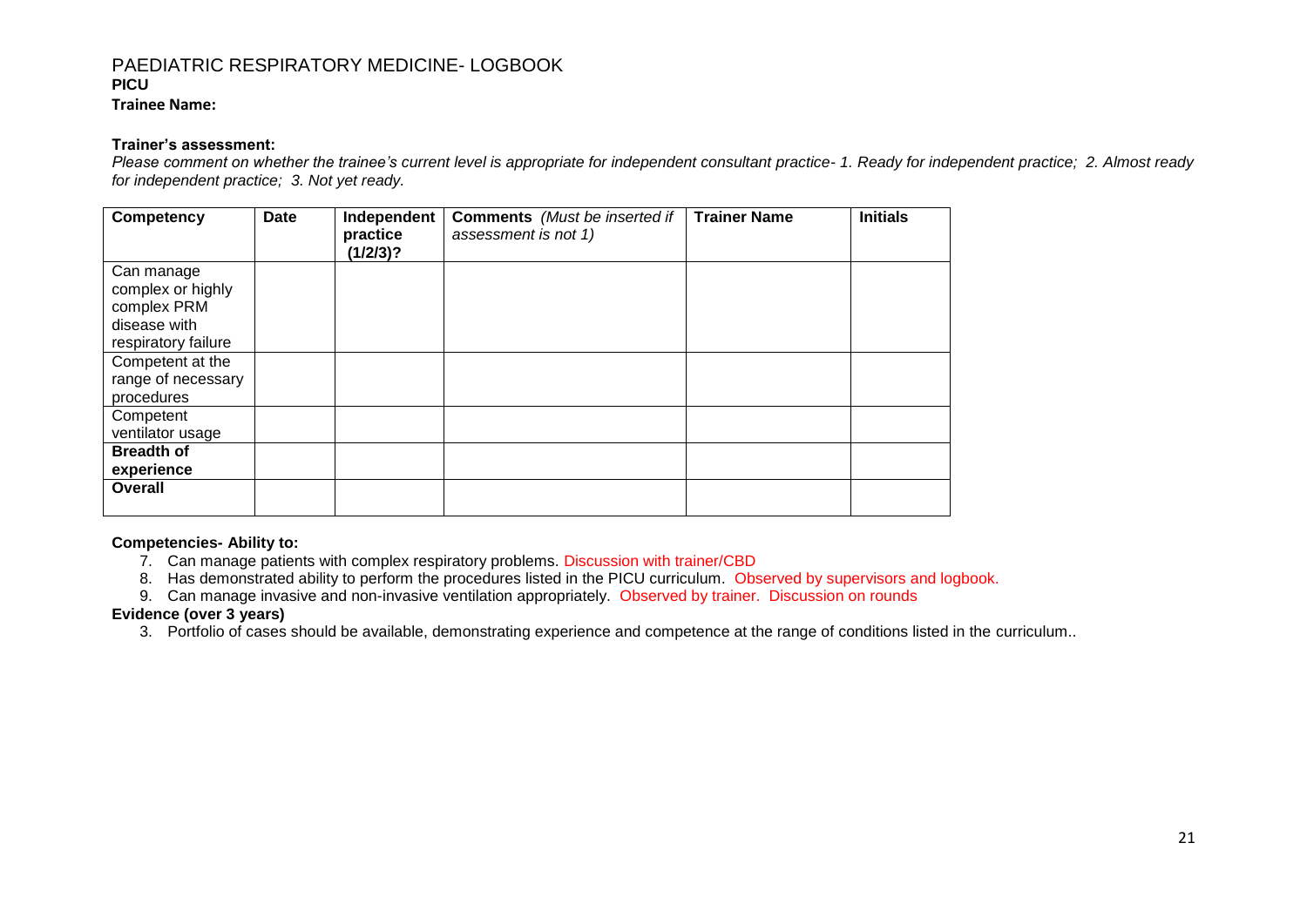### PAEDIATRIC RESPIRATORY MEDICINE- LOGBOOK **PICU Trainee Name:**

## PATIENT MANAGEMENT LOG SHEET

| <b>Date</b> | <b>Name</b> | $\overline{1}$ | <b>Diagnosis</b> | Remarks |
|-------------|-------------|----------------|------------------|---------|
|             |             |                |                  |         |
|             |             |                |                  |         |
|             |             |                |                  |         |
|             |             |                |                  |         |
|             |             |                |                  |         |
|             |             |                |                  |         |
|             |             |                |                  |         |
|             |             |                |                  |         |
|             |             |                |                  |         |
|             |             |                |                  |         |
|             |             |                |                  |         |
|             |             |                |                  |         |
|             |             |                |                  |         |
|             |             |                |                  |         |
|             |             |                |                  |         |
|             |             |                |                  |         |
|             |             |                |                  |         |
|             |             |                |                  |         |
|             |             |                |                  |         |
|             |             |                |                  |         |
|             |             |                |                  |         |
|             |             |                |                  |         |
|             |             |                |                  |         |
|             |             |                |                  |         |
|             |             |                |                  |         |
|             |             |                |                  |         |
|             |             |                |                  |         |
|             |             |                |                  |         |
|             |             |                |                  |         |
|             |             |                |                  |         |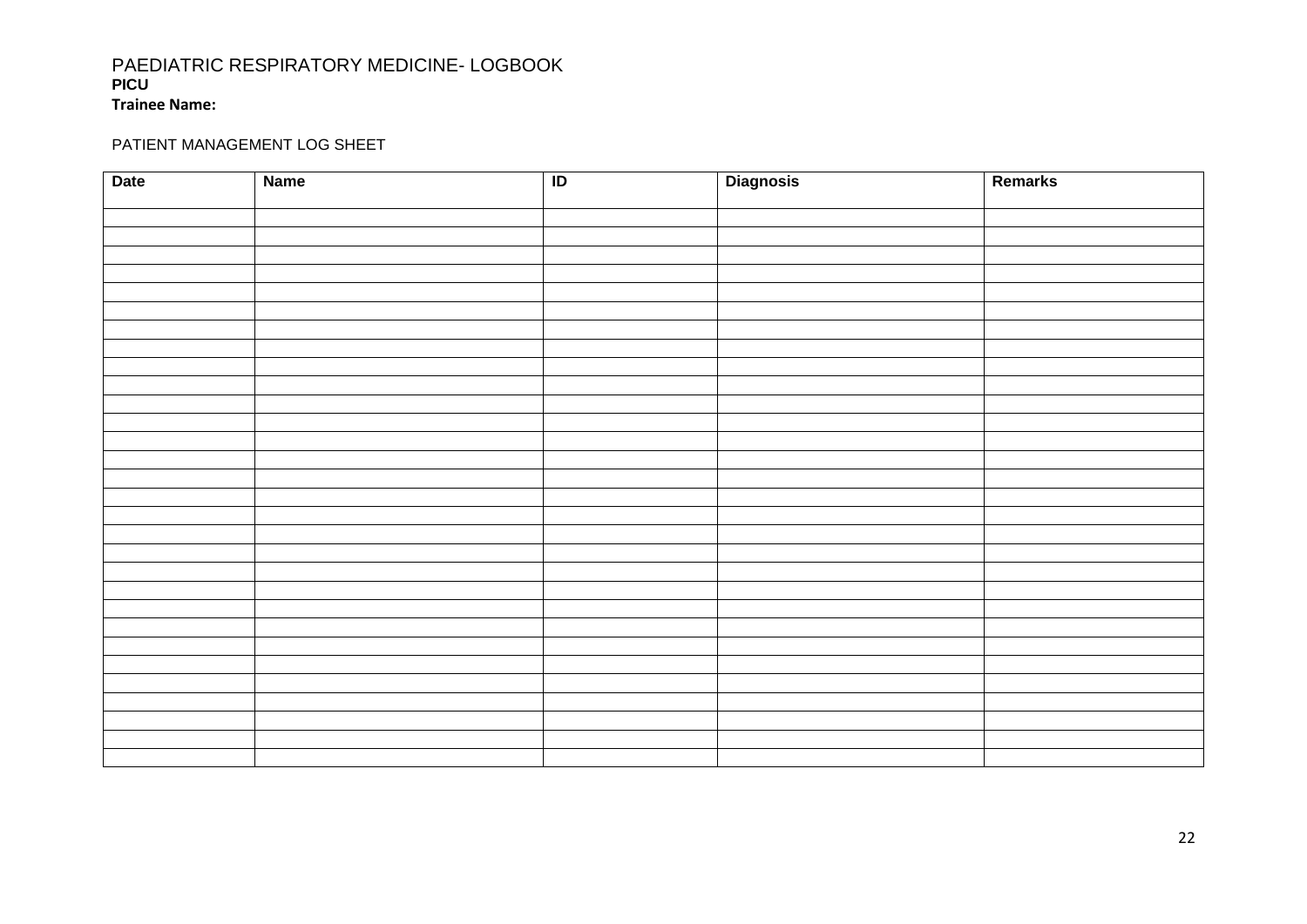### PAEDIATRIC RESPIRATORY MEDICINE- LOGBOOK **PICU Trainee Name:**

### PROCEDURE LOG SHEET

| <b>Date</b> | <b>Name</b> | $\overline{D}$ | Procedure | Remarks |
|-------------|-------------|----------------|-----------|---------|
|             |             |                |           |         |
|             |             |                |           |         |
|             |             |                |           |         |
|             |             |                |           |         |
|             |             |                |           |         |
|             |             |                |           |         |
|             |             |                |           |         |
|             |             |                |           |         |
|             |             |                |           |         |
|             |             |                |           |         |
|             |             |                |           |         |
|             |             |                |           |         |
|             |             |                |           |         |
|             |             |                |           |         |
|             |             |                |           |         |
|             |             |                |           |         |
|             |             |                |           |         |
|             |             |                |           |         |
|             |             |                |           |         |
|             |             |                |           |         |
|             |             |                |           |         |
|             |             |                |           |         |
|             |             |                |           |         |
|             |             |                |           |         |
|             |             |                |           |         |
|             |             |                |           |         |
|             |             |                |           |         |
|             |             |                |           |         |
|             |             |                |           |         |
|             |             |                |           |         |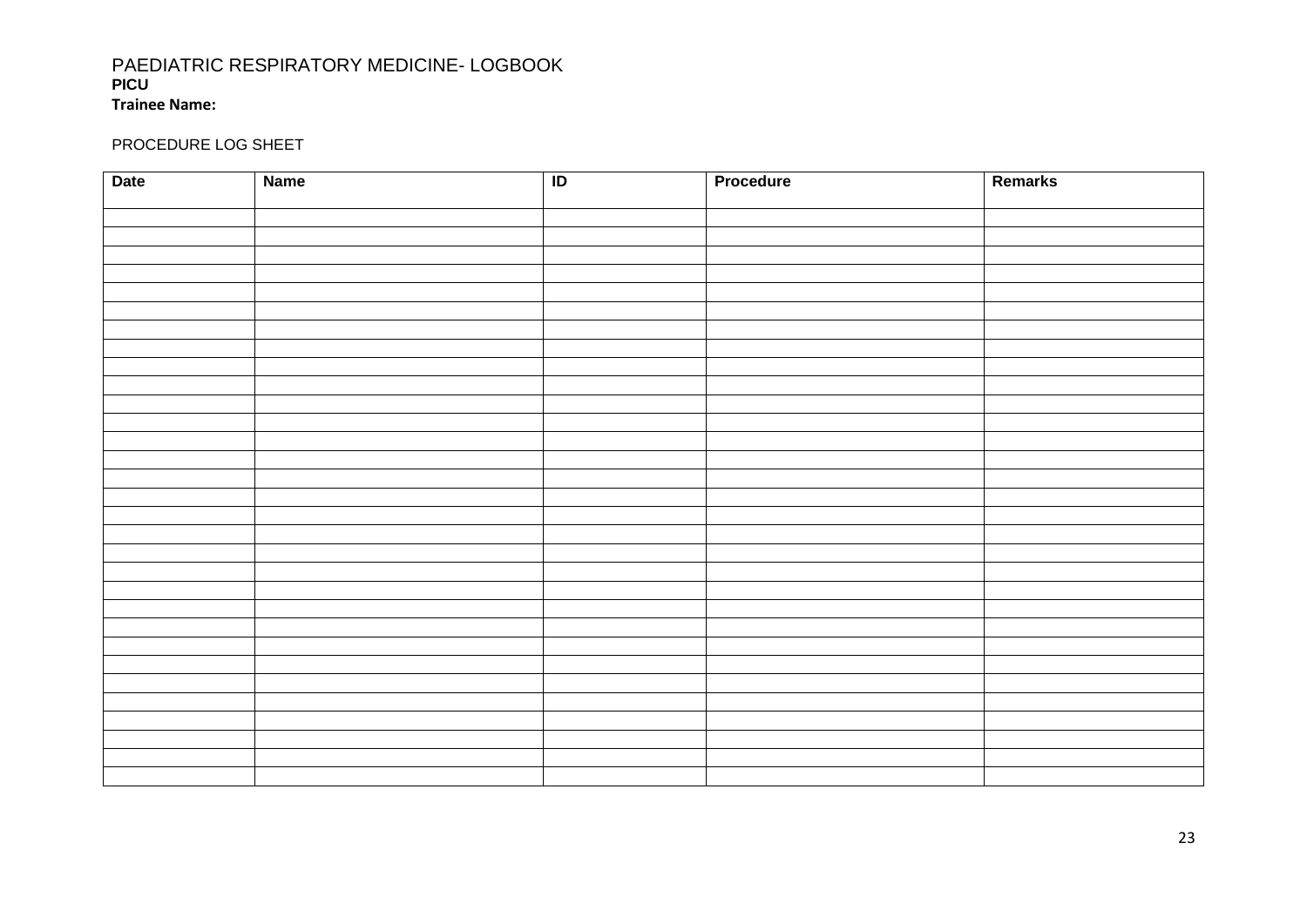# Record of rotation for PRM

| Name of |              |                    |  |  |
|---------|--------------|--------------------|--|--|
| trainee |              |                    |  |  |
| Dates   | <b>Block</b> | Training institute |  |  |
|         |              |                    |  |  |
|         |              |                    |  |  |
|         |              |                    |  |  |
|         |              |                    |  |  |
|         |              |                    |  |  |
|         |              |                    |  |  |